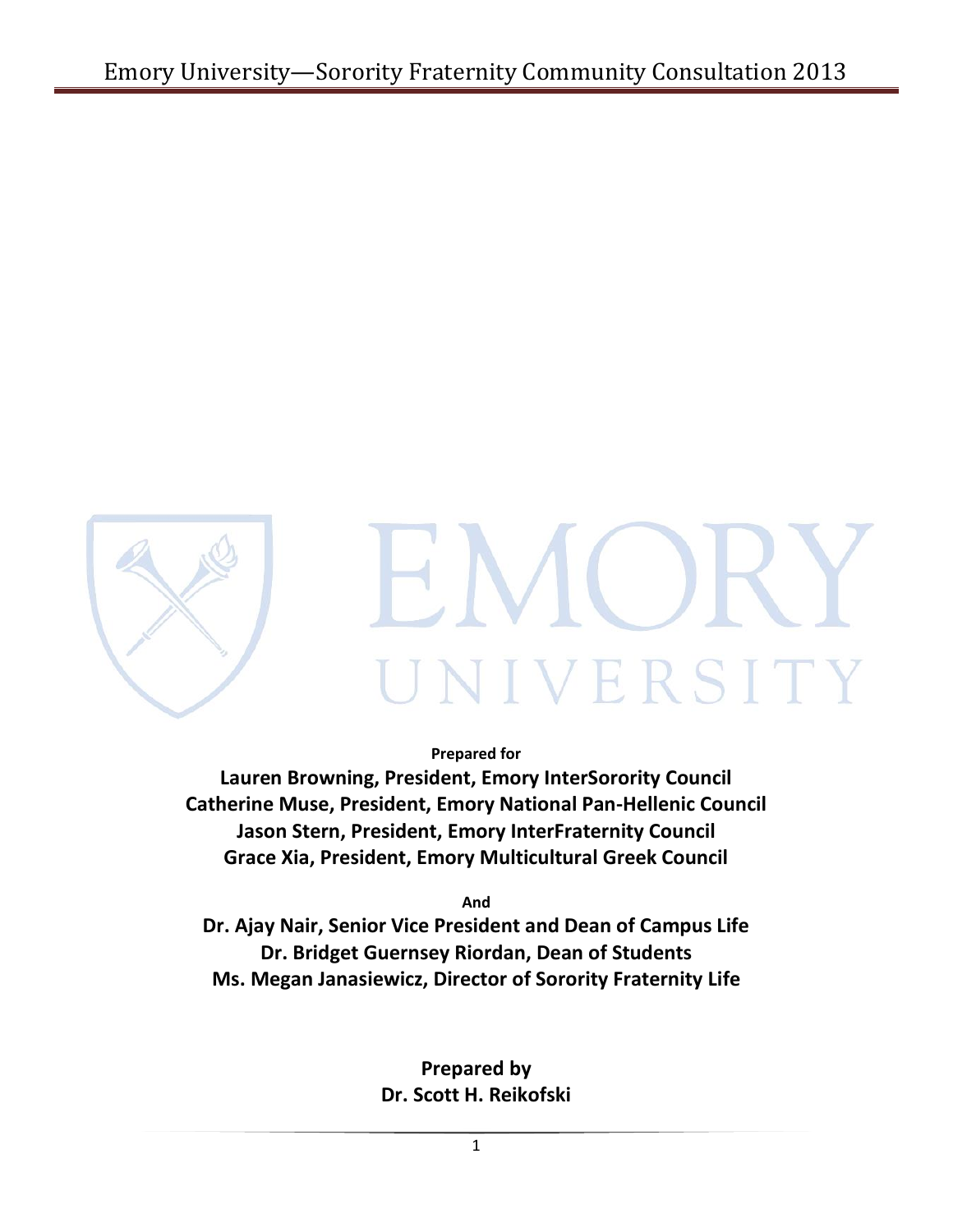# **II. Table of Contents**

| ı.    | Cover                                                         | 1              |
|-------|---------------------------------------------------------------|----------------|
| П.    | <b>Table of Contents</b>                                      | $\overline{2}$ |
| Ш.    | <b>Executive Summary</b>                                      | 3              |
| IV.   | <b>Opening Comments</b>                                       | 4              |
| V.    | <b>Emergent Themes</b>                                        | 6              |
| VI.   | <b>Recommendations</b>                                        | 10             |
|       | A. Recommendations for Governing Councils                     | 10             |
|       | <b>B. Recommendations for Individual Chapters</b>             | 18             |
|       | C. Recommendations for the Office of Sorority Fraternity Life | 19             |
|       | D. Recommendations for Campus Life/Student Affairs            | 20             |
| VII.  | <b>Follow up Programming and Training</b>                     | 21             |
| VIII. | <b>Final Comments</b>                                         | 22             |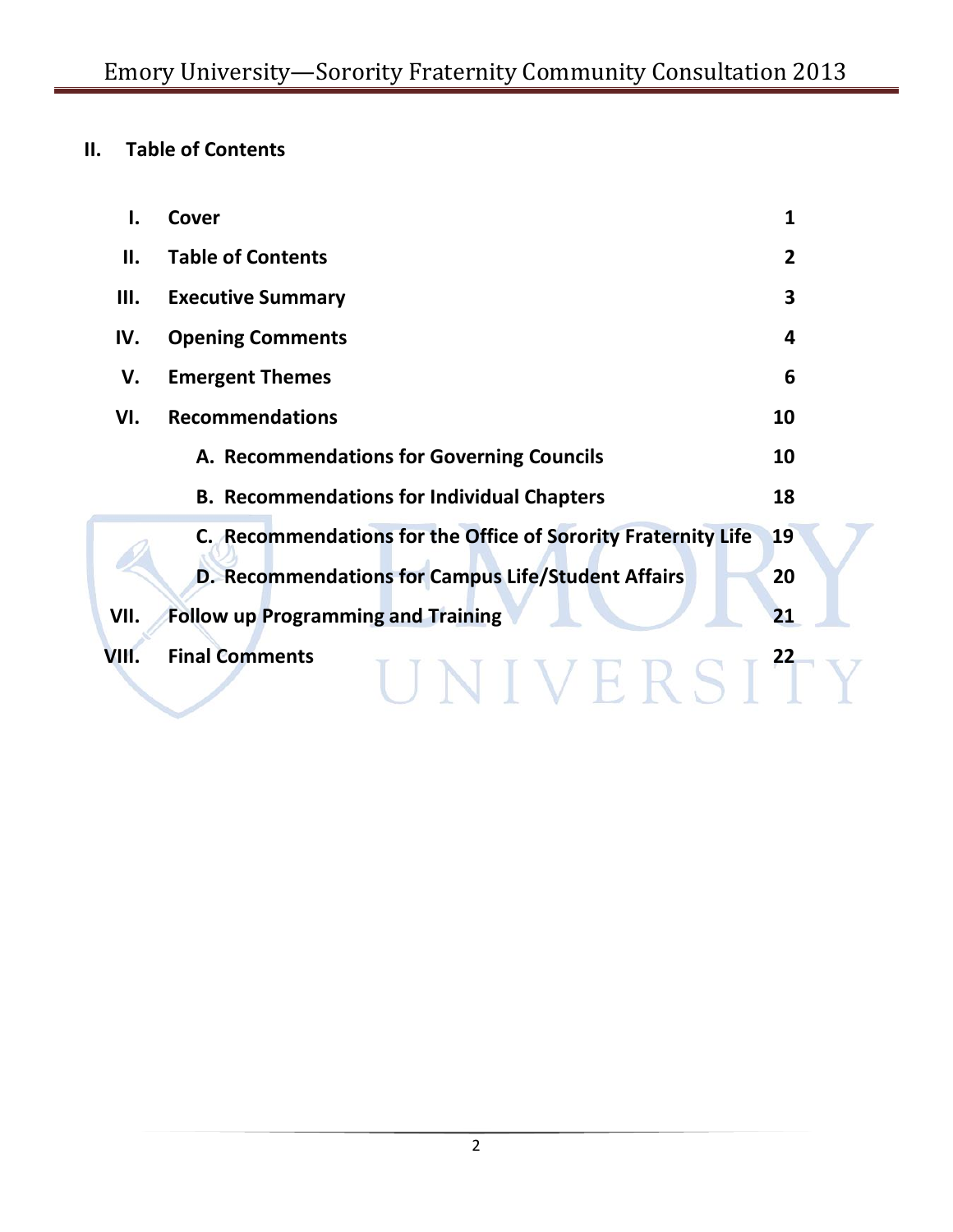### **III. Executive summary**

Emory University, a vibrant, highly selective research institution, hosts a dynamic undergraduate student culture, 30% or more of which belong to social fraternities and sororities. Within that Sorority/Fraternity Community are strong, passionate and energetic leaders who care deeply for their organizations as well as Emory University. The Fraternity/Sorority Community has evolved over the past decades to a point where they and the institution are seeking recommendations for how these leaders and the University can intentionally chart the coming years and the positive future continued progression of this important community. After many fruitful conversations, a number of recommendations are made to governing councils, individual chapters, the Office of Sorority Fraternity Life, and the collective Campus Life offices. Overall, these recommendations lead the governing councils and student leaders to embrace self-governance through a number of action steps, including the establishment of a Task Force that will provide oversight and structure to a five to seven year strategic and operational planning process, appropriate alignment of the governing councils to their parallel national resources, a challenge to aggressively address the negative image issues that exist as related to the Fraternity/Sorority Community, and to establish Community-wide solutions including programming, peer adjudication, peer education programs, and comprehensive advisement for chapters. Additional observations and recommendations are also offered to develop an institutional support structure that will ensure the success of these student initiatives.

UNIVERSITY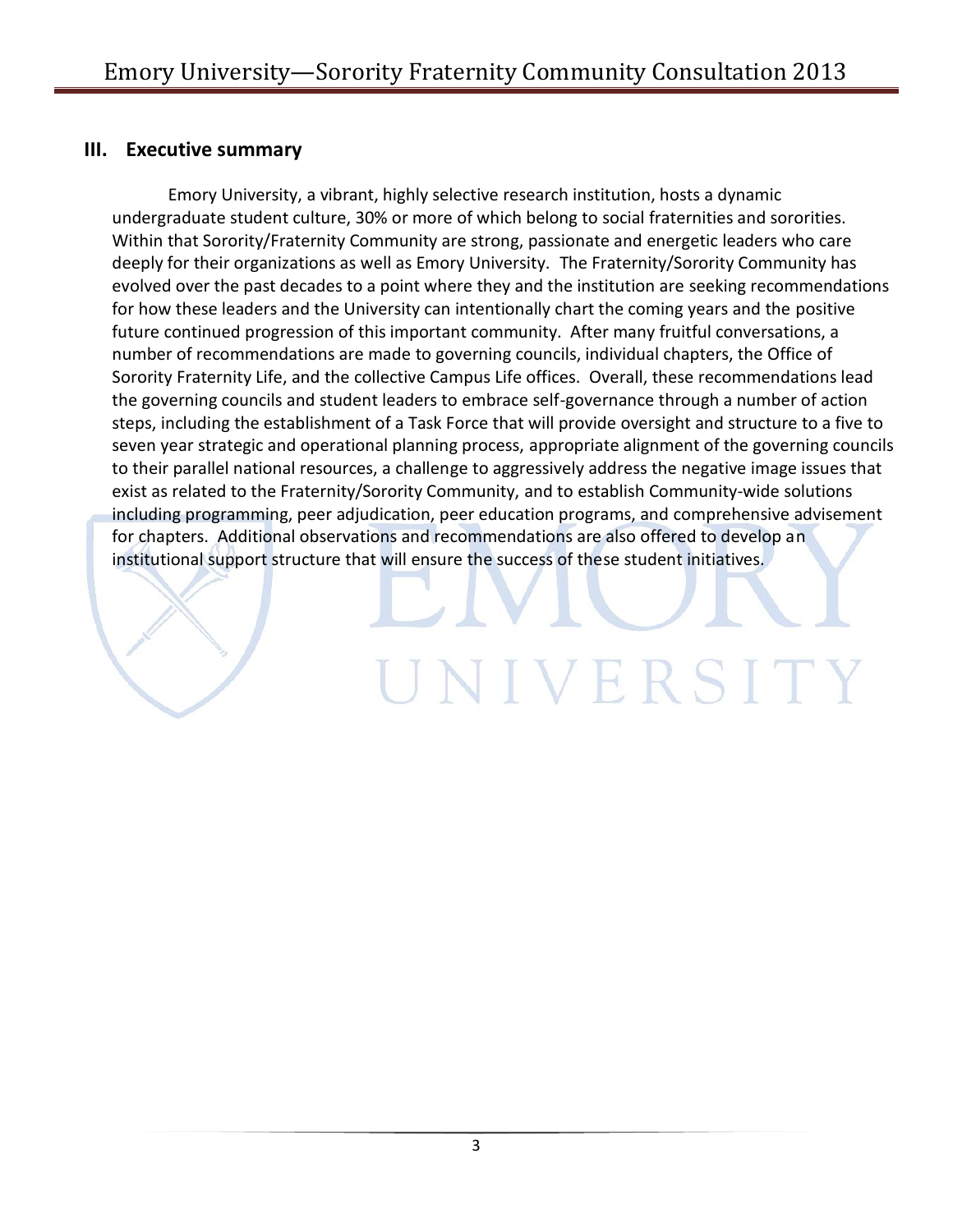# **IV. Opening comments**

# **A. Process and Site Visit**

- **1. Process**: Vice President and Dean for Campus Life Dr. Ajay Nair and Dean of Students Dr. Bridget Guernsey Riordan engaged Dr. Scott Reikofski to visit the campus as a consultant to assess the current status of the Emory University Fraternity/Sorority community and make recommendations. The Emory Sorority/Fraternity community has had consultative processes in the past that resulted in the development of the Phoenix Plan in 1996, and the Emory Greek Life Task Force Strategic Plan in 2008. Drs. Nair and Riordan indicated that they felt it was appropriate at this point for a new consultative perspective, and recommendations that would guide the next chapter of the growth and evolution of Emory's fraternity sorority community.
- **2. Site Visit**: Dr. Reikofski visited the Emory campus from 5:00pm on Wednesday, March 20, 2013-4:00pm on Friday, March 22, 2013. Dr. Riordan and her staff had arranged a full schedule of sessions with a variety of key individuals for Dr. Reikofski to interview, including the following:
	- **a.** Victor Rudo, past IFC president and Greg Reith, young alumnus
	- **b.** Jeff Tate, Residence Life Operations
	- **c.** Heather Zesiger and the Office of Health Promotions staff
	- **d.** Megan Janasiewicz, Director of Sorority & Fraternity Life
	- **e.** Leaders from all four Greek Governing Councils
	- **f.** Matt Garrett, Student Leadership and Service; Dr. Michael Shutt, Lesbian, Gay, Bisexual and Transgender Life; James Francois, Multicultural Programs & Services
	- **g.** Eric Hoffman, Student Conduct
	- **h.** Jason Stern and the InterFraternity Council Officers
	- **i.** Lauren Browning and the InterSorority Council Officers
	- **j.** Cat Muse and Emory's National Pan-Hellenic Council Officers
	- **k.** Alumni Advisors of the Chapters
	- **l.** Dr. Riordan and Megan Janasiewicz
	- **m.** Kayla Hamilton, Ambra Yarbrough, and Ryan Roche, Residence Life
	- **n.** Carolyn Livingston, Office of the VP for Campus Life
	- **o.** Andy Wilson and members of Task Force on Academic Engagement in Residential Education
	- **p.** Grace Xia and the Multicultural Greek Council Officers
	- **q.** Nelson Adams, Alpha Phi Alpha Fraternity, Inc.

# **B. Values Based Organizations**

**1.** Fraternities and Sororities exist on over 600 campuses nation-wide, having their roots back to the College of William and Mary in December of 1776. While each individual inter/national organization has its own ritual, creed, set of core values, and administrative structure, all hold Scholarship, Service, and Brother/Sisterhood within their core values. For many years, fraternity and sorority involvement was the primary opportunity for student activity and engagement where members learned leadership skills, gained experience in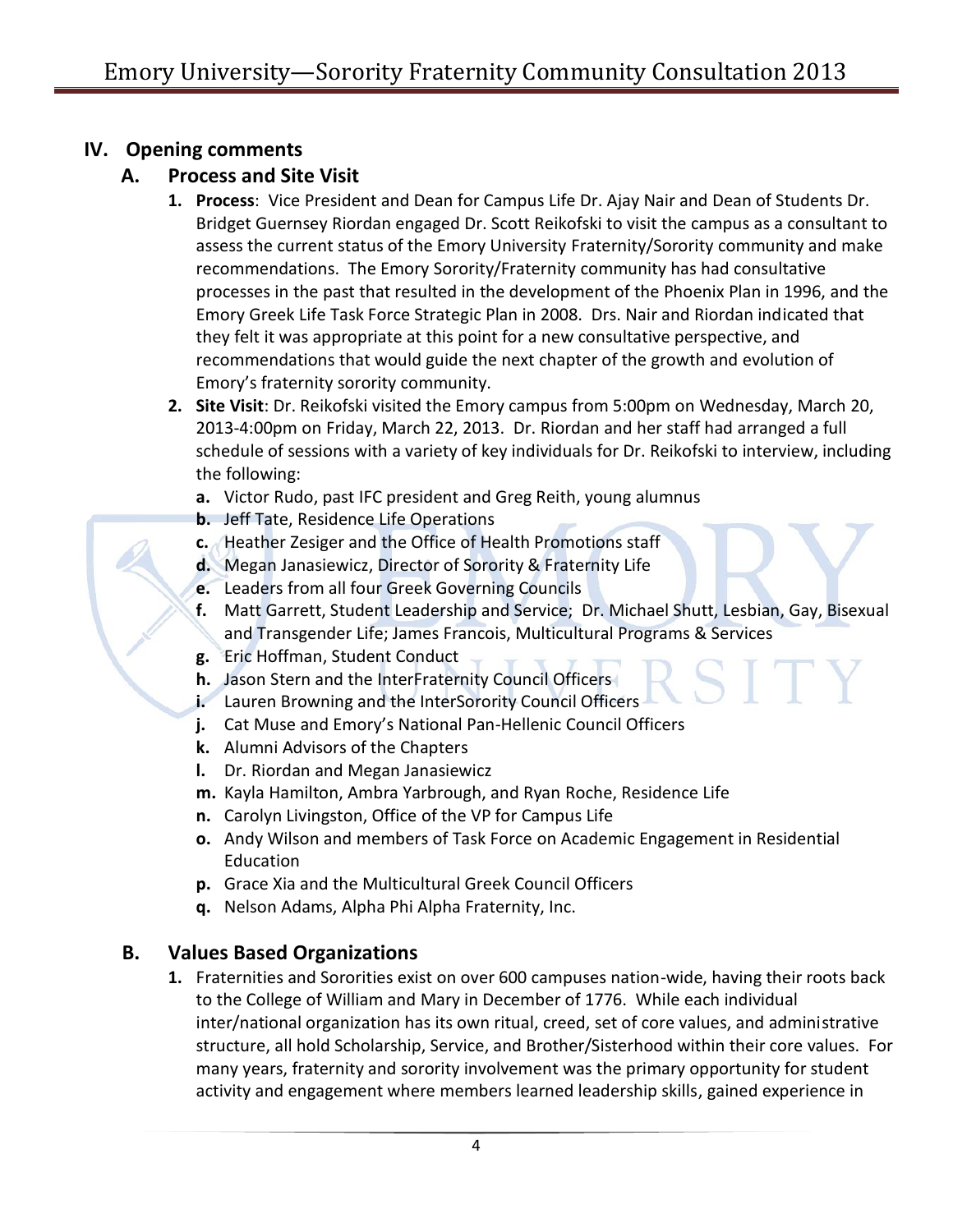self-governance, and was the primary vehicle for community service and philanthropy, as well as debated issues of the day, discussed curriculum and coursework, and developed strong fraternal bonds with their peers. Today, fraternities and sororities continue to exist and provide such opportunities for their members. However, as programs on Service Learning and centers for Leadership Development have become regular elements on almost every campus, fraternities and sororities have increasingly struggled to find or maintain a meaningful niche within student culture, clinging only to the social element for which they have become inextricably linked. These organizations still maintain their values-based nature, though how, where and with whom they express and live their values is often elusive. Their collective reputation is mixed in terms of their contributions to the development of their members, and while they are seen as positive contributors of institutional involvement, loyalty and service, they are also negatively perceived as antiintellectual, elitist, and mired in hedonistic pursuits. Not unlike most campuses, the sororities and fraternities at Emory University have become known solely as a social outlet, and seek to redefine their raison d'etre within the Emory University milieu as well as within the contemporary student culture.

### **C. Self –Governance**

**1.** Sororities and fraternities provide a valuable component of student life on every campus, and at Emory, that is no different. However, fraternities and sororities have also become a potential liability. If fraternities and sororities are to be seen as a constructive partner and contributor by and for the Emory University community, it is incumbent upon the leadership of this community to take control of its own destiny, to reaffirm the shared values, and delineate a future for the community that is compelling and is consistent with Emory University mission, values and direction. They must fully embrace the opportunities of self-governance. It is up to the community itself, with the support of the institution, the alumni/ae, and the inter/national organizations, to redefine itself to meet the needs of contemporary students while partnering with Emory University.

# **D. Fraternity/Sorority Community Role in Emory's Strategic Future**

**1.** Emory University, like all great universities, seeks to provide a fully integrated learning environment. The institution, through its offices, services and student development challenge and support provides a foundation upon which these students and their organizations can explore and realize their potential. Campus Life offices should discuss this report and actively determine which areas they are uniquely positioned to assist with, as well as determine what they collectively can offer to OSFL and the governing councils as they embark on an ambitious agenda. Beyond Campus Life, other areas may be of great assistance to these efforts as well, including but certainly not limited to Alumni and Development, Campus Security, and various faculty members.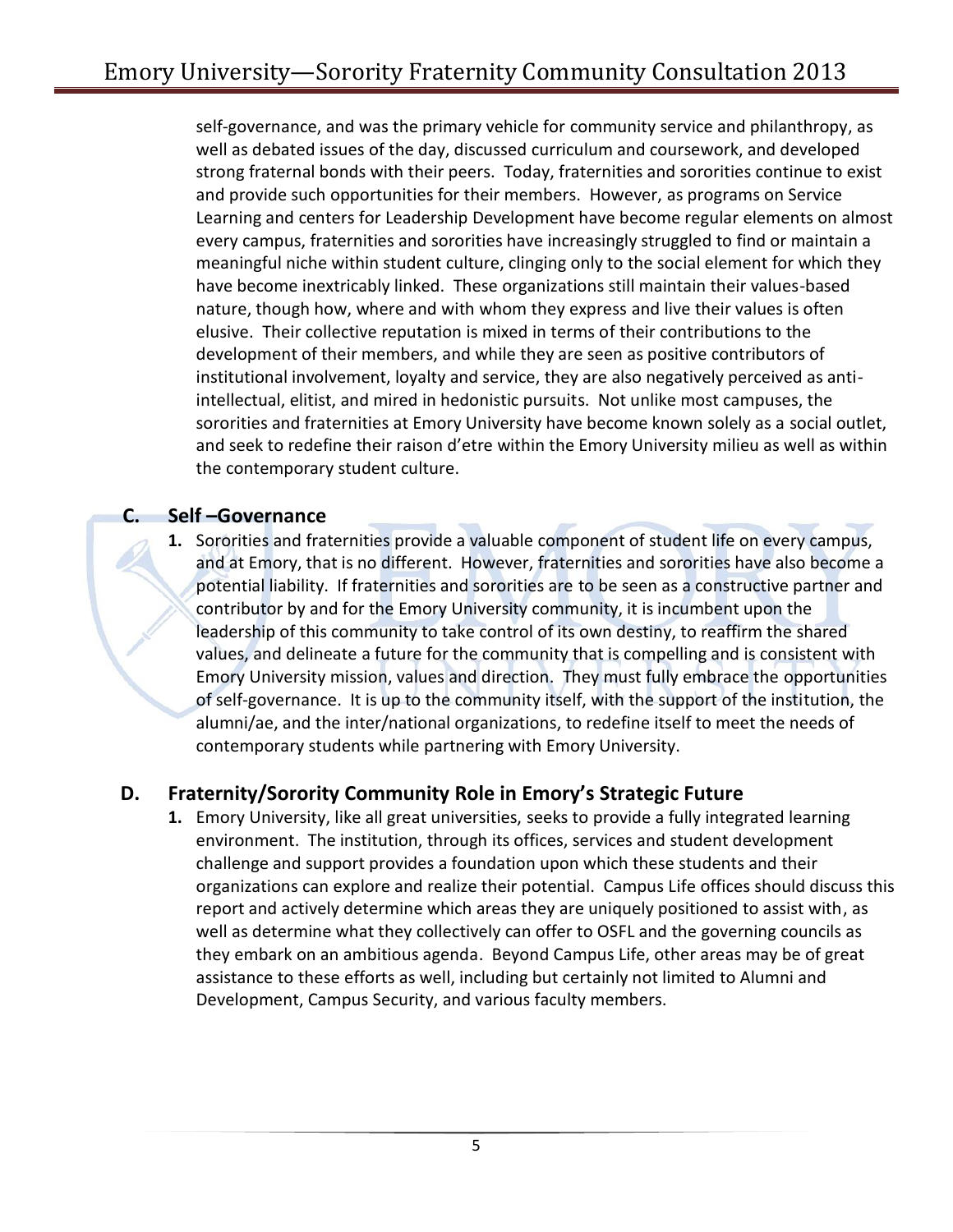## **V. Emergent Themes**

Through the interviews conducted on March 20-22, 2013, a number of relevant themes emerged that underlie the issues and recommendations of this report. In no particular order….

- **A.** The four governing councils of the Fraternity/Sorority community lack of a clear sense of identity, direction and self-governance. Some strong leadership exists within the councils, but even a strong leader needs a vision and understanding of where the organization needs to go, the leadership their organization requires, and what the constituent chapters of each organization need to be successful.
- **B.** Due to the inordinate turnover and inconsistent leadership within the Office of Sorority and Fraternity Life, there is little trust or relationship between students and this important primary resource. The current director has just completed a year, most of which has been spent starting to rebuild those relationships, but having started in a huge relationship deficit, a great deal of work still needs to be done. In addition to re-establishing credibility and relationships with students, the Director of OSFL and her supervisors need to formalize a mission, vision and staff structure for optimal support. A hallmark within that mission and vision must be providing consistency in advising, and finding a balance between being a champion and advocate for students and their organizations, and building a culture of accountability. The Office also has work do to in terms of building credibility and collegiality with other Campus Life Offices. Finally, once much of this work is done, there is a need to develop a succession plan for eventual staff turnover, etc.
- **C.** There is a tremendous amount of distrust by students of color for the institution, particularly Black/African American students. The center of the resentment lies with how they are used in recruitment/admissions events as well as a lack of perceived support and resources. This feeling is intensified as they have seen the disciplinary action against Alpha Phi Alpha, Delta Sigma Theta, the Black Student Alliance, and other organizations as well as other recent incidents. There is an urgent need for an opportunity to clear the air, for students to be heard, and for invested student leadership to work collaboratively with the administration and faculty to build partnerships moving forward. Much of the feedback also indicates a desperate need across the board for cultural competence training, a baseline education about each other that includes educating majority students on "white privilege". This divide is only exacerbated by the perceived separation of IFC and ISC chapters, activities and functions from MGC and NPHC chapters. A very small percentage of students of color exist on the main campus which seems to magnify the negative perceptions. There is no place for black Greeks to step, stroll or congregate—the space was taken away from them and they were told it was because they would "wear down the bricks". An extension of this is the inequity in terms of resources and programming money afforded to students of color.
- **D.** The institutional commitment to Greeks is mixed. It is perceived as supportive from upper levels of the institution, but from mid-managers, most student services offices, and faculty it is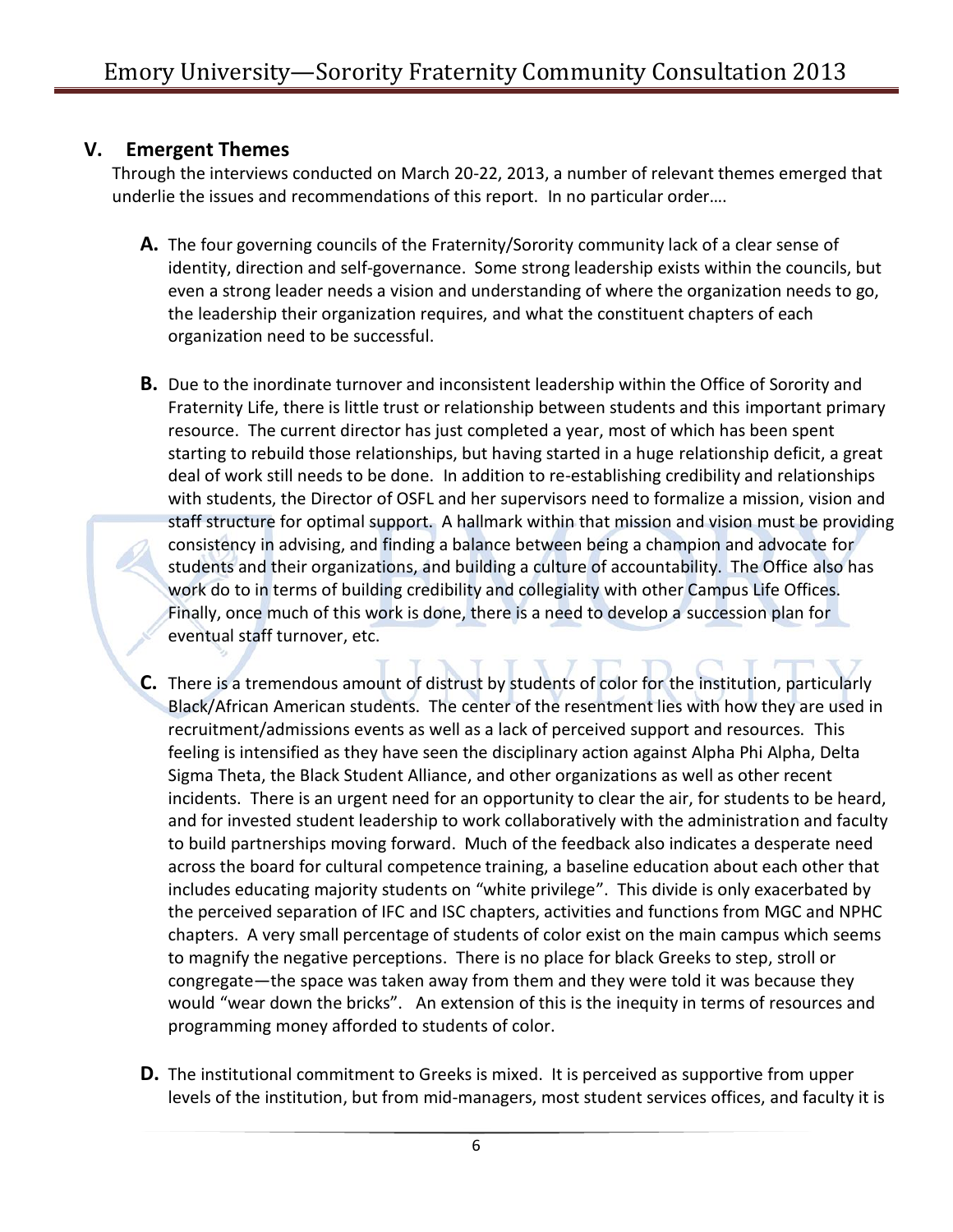the prevalent attitude is negative to mixed at best. Fraternity and sorority organizations and individual student engagement with Campus Life offices is strained or non-existent. There are issues of trust as well as mutual misunderstanding on many levels. It seems there could be opportunities for these strong leaders to work with offices on assessment and the upcoming accreditation visit to build understanding and collaboration with offices and services.

- **E.** From across the institution, the Fraternity/Sorority community has a poor image; there is great misunderstanding of purpose and benefits of the Fraternity/Sorority community. From within the Sorority/Fraternity community, there is a lack any sense of identity, and a lack of purpose beyond "social." This community needs to internationally return to core values as well as to collectively explore and find its unique niche within the Emory Community. Many students are seeking much more than just a social scene. Fraternity/Sorority campus engagement is lacking, especially considering that they comprise over 30% of the undergraduate population. Their presence should be seen specifically in leadership and service programs and academic engagement across the board. Virtually all of the administrators and faculty interviewed said that the Greeks do not realize or take seriously the impact they have on campus and on undergraduate culture—both positive and negative. Sororities and fraternities are missing their potential in terms of shared values, leadership, community support and all positive contributions they are capable of making.
- **F.** Given that fraternities and sororities comprise 30%+ of the undergraduate population, the Office of Sorority and Fraternity Life is inadequately staffed. There is a need to develop an OSFL staffing model that addresses the intricacies, breadth and depth of Fraternity/Sorority advising.
- **G.** Sorority and fraternity governance and members should be more engaged with academic life at Emory. While the students say they would like increased interaction and support from faculty, they also need to realize that such interaction is a two way street. Faculty and those involved in academic engagement need to encourage student involvement and guide students in a way that allows for substantive contributions, but students need to show appreciation, energy and commitment to these initiatives too, reaching out to meaningfully engage faculty. Greeks need to see themselves an important element in the fully integrated learning environment, to envision their organizations as living/learning environment and not just what drives Emory's social scene.
- **H.** A well-managed Sorority/Fraternity community always includes strong, coordinated advisement. Emory's community could be exemplary in that, though what advisement exists seems disjointed, undeveloped and uncoordinated. Advisement within the Emory model would exist on multiple levels. The extreme turnover with OSFL likely has had a negative impact on all levels of potential advisement, but now moving forward that should change and stabilize.
	- **1.** Alumni Advisement: Alumni seem dedicated and willing, though it seems that they are inconsistently trained and coordinated…with each other or with OSFL. I believe that many of them would be excellent advisors and resources for their chapters.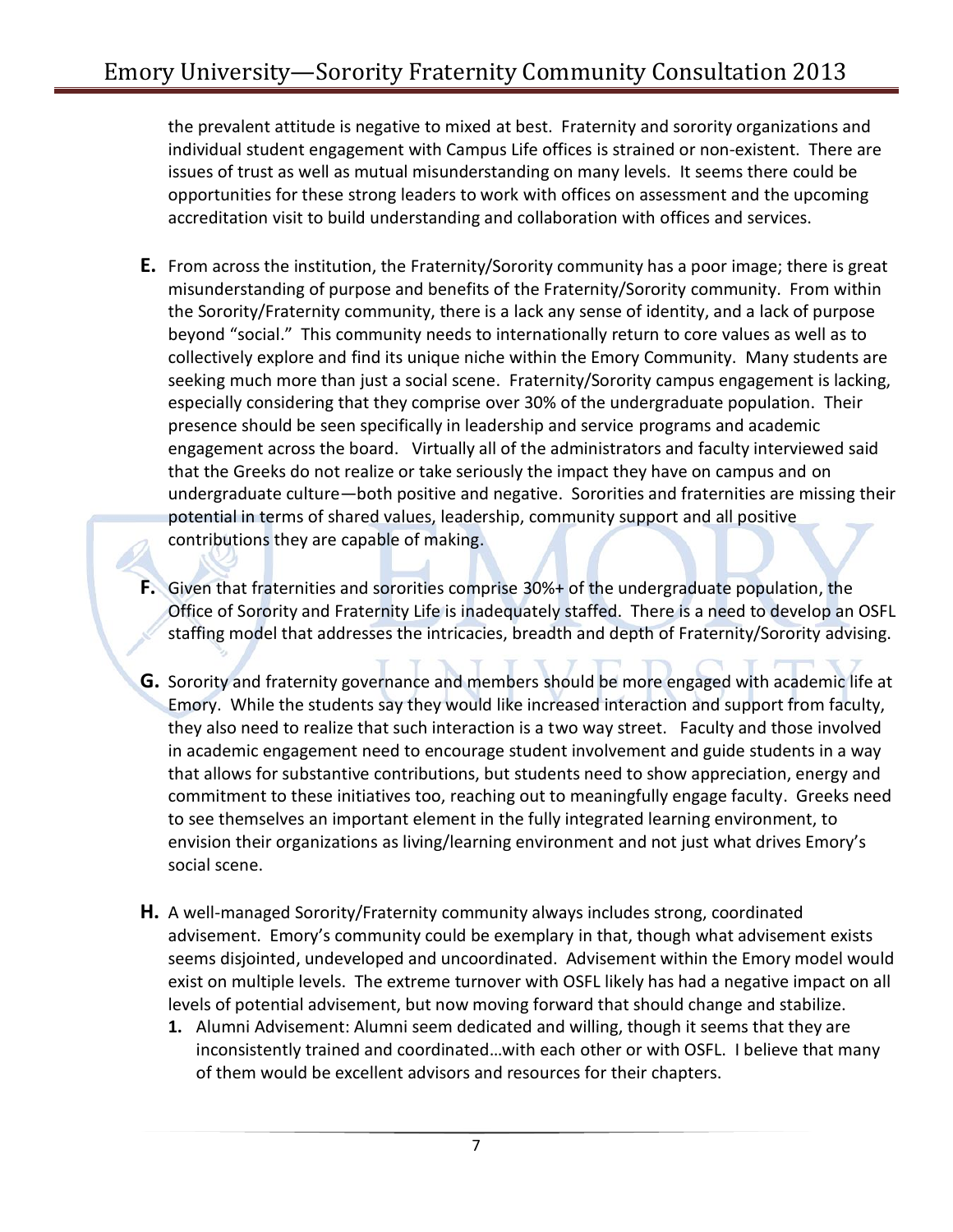- **2.** Faculty Advisement: While at many select research institutions, it is often difficult to engage faculty in advising student organizations, I do not get that same sense at Emory. I believe however that a specifically defined faculty advisor role does not exist.
- **3.** For those chapters who are fortunate enough to have university managed houses, the house director role seems to be lacking in terms of substance. A position description exists for this role, yet the impact of these individuals on the organizations seems to be minimal. And the perception from Campus Life offices is that the house directors do not report much. I don't know if much of the behavior is addressed internally and therefore externally it is perceived as being ineffective or non-existent. I do think that these individuals are in a position to help with academic engagement and their work must be intentional, tied to organizational and Emory core values, and whatever role the fraternity and sorority community is to play on campus.
- **I.** Alcohol appears to play an extensive role on the Emory campus, and not just within the Fraternity/Sorority community. It seems that "social" and "alcohol" is synonymous. There also seem to be inconsistent messages and expectations across the institution in terms of the appropriate role for alcohol to play in campus culture, and the management of alcohol and social events in general. Schools and graduate students not setting a positive example for undergrads.
- **J.** The Student Conduct system, while well understood by some of the administration, lacks in clarity for others within the administration and faculty, and is completely lacking in transparency and consistency from a student perspective. It is difficult through the website and other resources to understand the difference, if any, between how conduct situations are handled for individuals versus organizations, how or if it is handled within the Fraternity/Sorority community, and if there are differences in the way Fraternity/Sorority discipline is handled as compared to other organizations.
- **K.** A plethora of housing/facilities related issues exists.
	- **1.** The rising costs of the overall collegiate experience, many, including students and alumni are questioning stewardship of tuition dollars. The rapidly growing overall cost for fraternity housing is a deterrent for the recruitment and the fraternal system.
	- **2.** Campus Services and its management is seen as a major issue and the way it is managed currently is universally seen as a waste of money. It is perceived that janitorial services go unsupervised, and that it takes multiple requests for even simple actions to be completed. It is perceived that a separate standard of care as well as level of commitment exists between residence halls and Fraternity/Sorority housing. Fraternity/Sorority house occupants are unable to have access to any cleaning supplies that would allow them to clean up after themselves. Chapters report to have been charged for mistakes that Campus Services staff make. Chapters would like to invest in amenities purchases, but have been told that such purchases will be confiscated, thus disengaging students and alumni in any investment of upkeep or improvement of the living conditions. There was a consistent call for benchmarking these Emory services with similar services at peer institutions.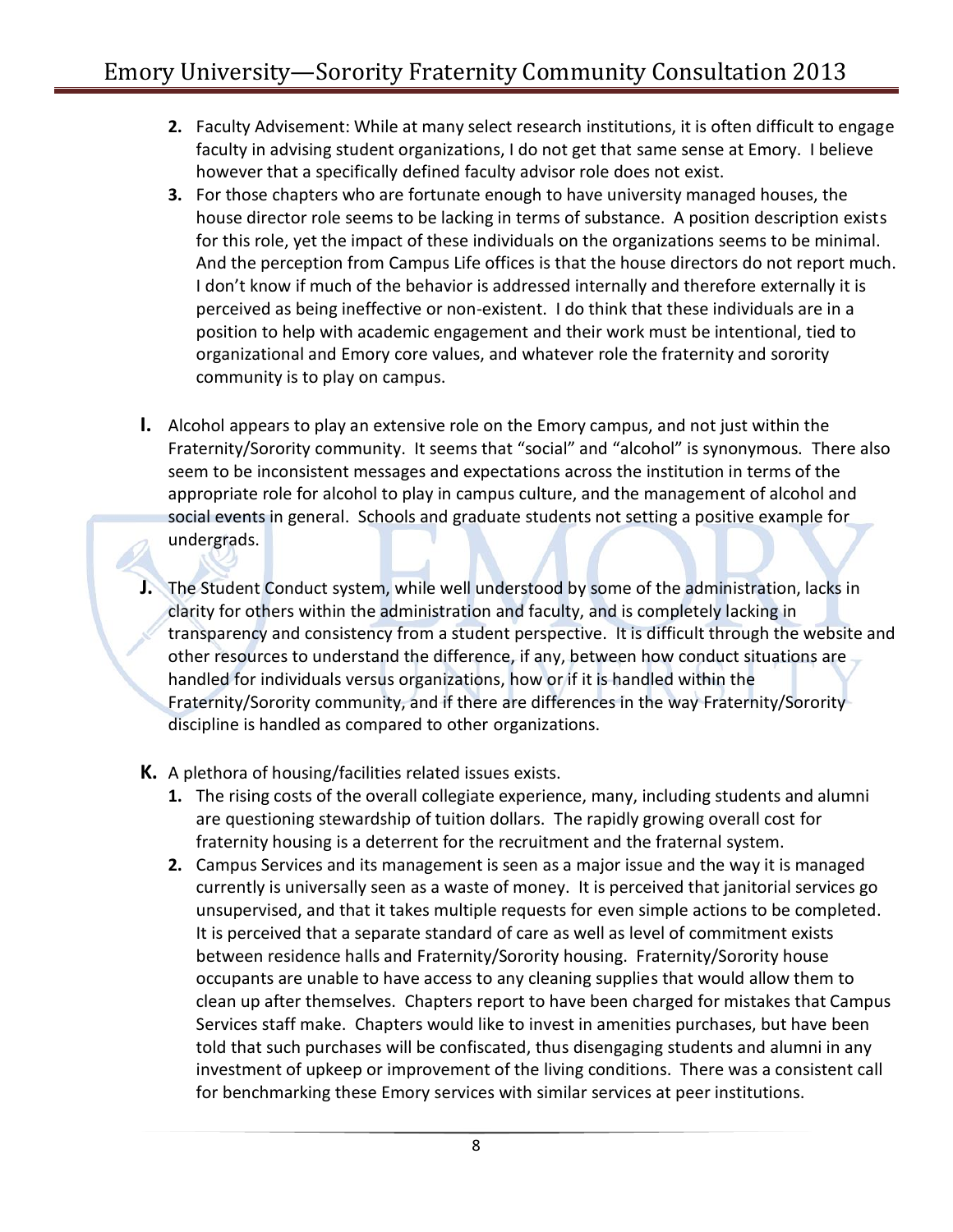- **3.** The administration of the Fraternity/Sorority housing seems to treat these units more as a hotel than a potential educational unit. Perhaps this could be addressed with the House Director comments above.
- **4.** There is a growing concern about the inequity and lack of housing for fraternities and sororities, particularly if the community is going to grow at all. This is particularly a concern given that there is a perception that the institution has made it clear that no additional Fraternity/Sorority related housing will be developed. There is a need for a greater variety of sizes and configurations given the varied sizes and needs across the Fraternity/Sorority community. Perhaps for smaller organizations, non-residential meeting lodges could be considered.
- **5.** A couple of interviews said that current facilities structures and configurations have a very difficult time attracting upperclassmen to live in. Yet one of the others said that the current residency on "the row" is almost equally distributed across sophomores, juniors and seniors. Clearly inconsistent perceptions of the current and future housing needs of the system exist. Perhaps this should be assessed so that staff knows more explicitly what they are dealing with.
- **6.** The Phoenix Plan is seen as a smart move, and though it may be time to revisit housing issues within the scope of current issues, as a twenty-year follow up. Similarly, there is a call for regular, objective maintenance inspections as well as a full facilities audit and strategic plan developed.
- **7.** There were also reports of chapter property stolen by unregulated summer groups with little or nothing being done to rectify the situation. It is to the point that several of the chapters rent off-campus storage units and transport all valuable property to and from those units at the closing and opening of each academic year.
- **L.** No relationship, collaboration or support exists between the campuses cultural resources and the culturally based fraternities and sororities. From the student perspective, students go elsewhere for their cultural connection and identity, and only engage with the culturally based fraternities and sororities for social part of their social outlet. That situation only contributes to difficulty in culturally based sororities and fraternities attracting membership as well as engaging in meaningful appropriate cultural activities and deeper interpersonal relationships.
- **M.** It is very clear that there is a need for institution-wide education and building a shared understanding of University policies, protocols, and expectations of staff and faculty in addressing violations, how and when it is appropriate to engage Student Conduct. Such training needs to transcend the existing silos and create an shared institutional understanding.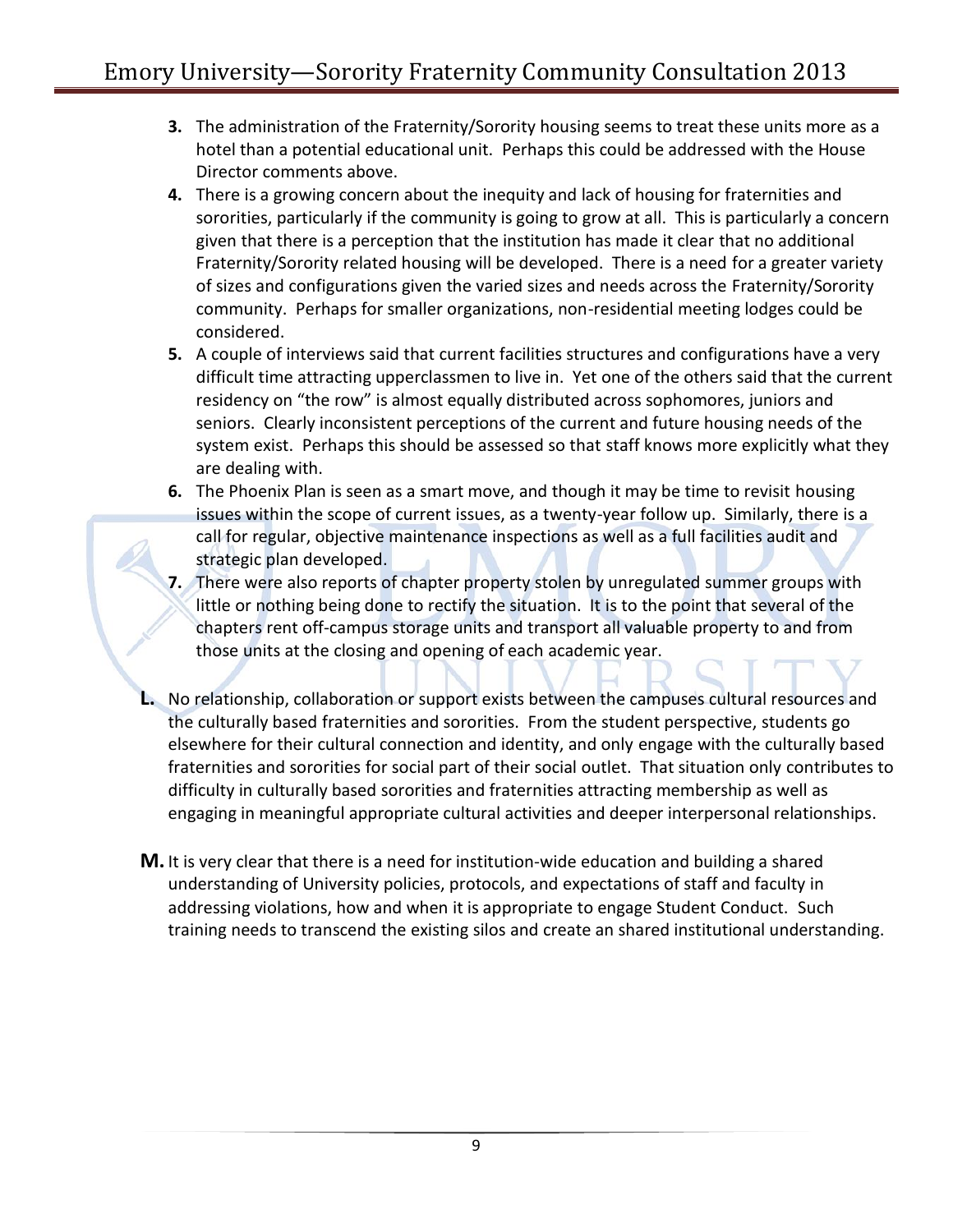## **VI. Recommendations**

# **A. Recommendations for governing councils**

- **1. Establish an Emory 2020 Task Force**
	- **a.** It is important for the four governing councils, in cooperation with the Office of Fraternity Sorority Life and the Dean of Students' office, to establish an ongoing sustainable task force whose primary focus is the future of the Fraternity Sorority Community at Emory. If the recommendations of this report are followed, this task force would drive the progress of the actions taken. Strategic planning is an ongoing, living and evolving process, and requires a stable body to continue the process moving forward. In the case of campuses, student leaders come and go. While the bulk of the work should be done by student leaders, and the direction of the Fraternity/Sorority community should be self-determined, such a task force would provide the stability necessary for significant organizational change to maintain consistent direction and progress. This task force would also bring personnel and resources to the table that should be instrumental in anchoring the changes within the culture of the campus, the support and services provided by offices, and the standards and leadership of the governing councils.
	- **b.** The size and composition of such a task force must be taken into account, and balanced with representation and care that the Task Force does not exceed a reasonable size for optimal functionality. Recommended members of such a task force include but are not limited to:
		- i. Presidents of the Four Governing Councils
		- ii. Professional Staff of the Office of Fraternity Sorority Life
		- iii. Two to three Fraternity/Sorority alumni, preferably chosen from those actively serving as alumni/ae advisors to current chapters
		- iv. Two standing faculty members
		- v. Director or Associate Director level administrators from the following offices:
			- Dean of Students
			- Residence Life and Housing
			- Campus Services
			- Leadership and Service
			- Multicultural Affairs (who will also represent LGBT issues, or share representation with that office)
			- Public information
		- vi. If possible, one or two representatives of inter/national Fraternity/Sorority headquarters

NOTE: Of these, a mix to represent diverse populations should also be taken into account.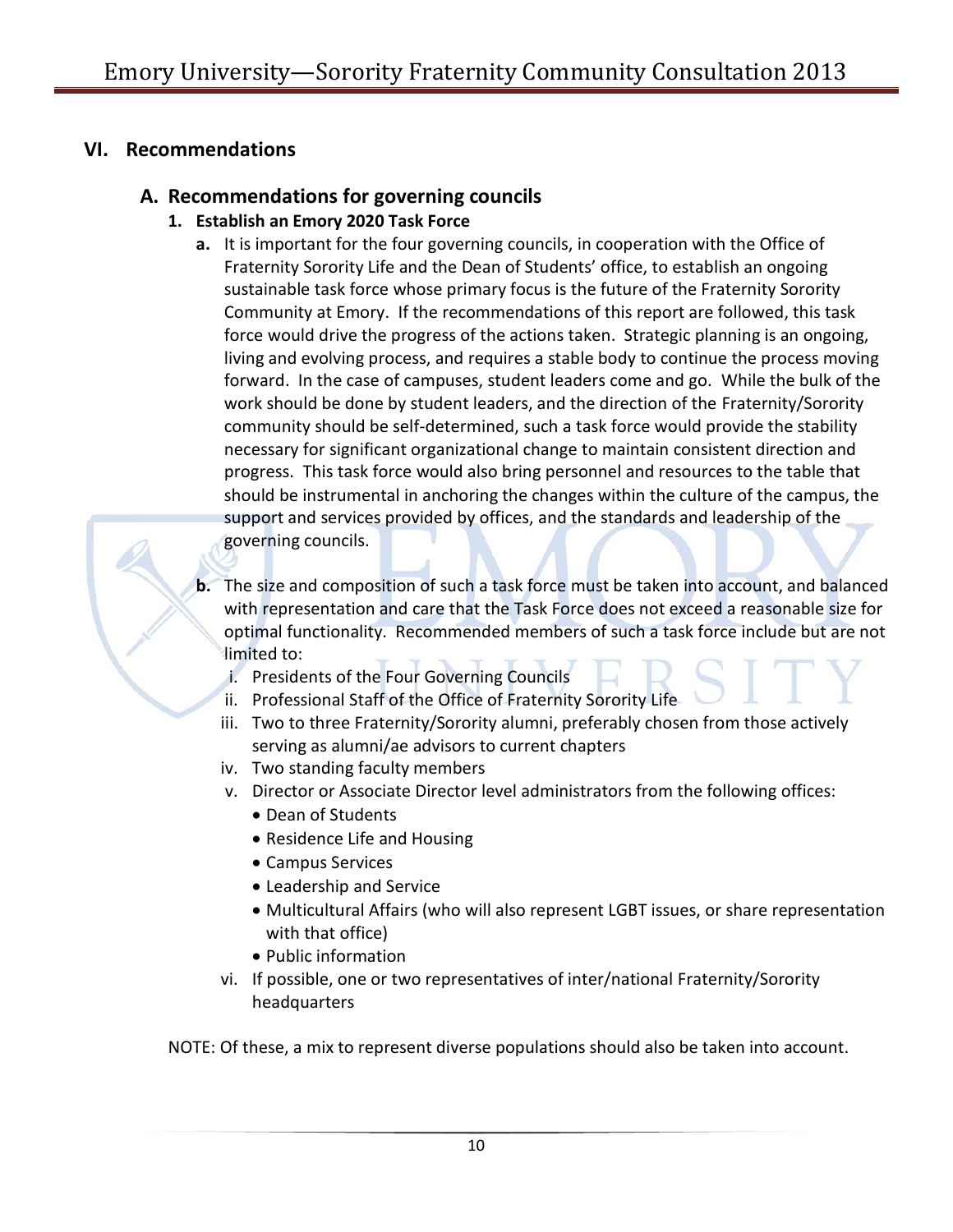**c.** This Task Force should receive a formal charge from the Senior Vice President and Dean for Campus Life that includes specific goals, expected timelines, and line of reporting and accountability. Also, as the Task Force moves forward with their various action plans, the Governing Councils should actively seek to engage and build relationships with a number of Emory centers, academic departments, and resources as appropriate (e.g., Center for Ethics, specific faculty for their expertise).

### **2. Governing Council Alignment**

- **a.** Each governing council has a "national" organization that serves a similar purpose for inter/national organizations as the collegiate bodies serve local chapters. It is recommended that each examine a potential alignment with the appropriate group to effectively access resources.
- **b.** The InterFraternity Council (IFC) should explore the certification process outlined by the North American Interfraternity Conference, using the Task Force as a sounding board, to determine if that would serve the local IFC in a positive manner AND the workings of that process and resources are congruent with Emory Institutional expectations for the IFC.
- **c.** The InterSorority Council (ISC), now that they represent only organizations that are members of the National Panhellenic Conference (NPC), should change their name and fully embrace the NPC Collegiate Panhellenic Council model. The current name mismatch confuses the current ISC leadership and they question whether Panhellenic Council programs and resources apply to them. The OSFL should work with them through this transition and recognize that while the NPC Collegiate Panhellenic Council model may require some alterations to fit Emory culture, the model may give some good ideas and help clarify the role that the ISC/Panhellenic Council should be fulfilling. Finally, recognize that the *NPC Green Book* is filled with *recommendations*, not requirements, and the only required items that must be heeded are the NPC Unanimous Agreements.
- **d.** The National Pan-Hellenic Council at Emory seems to be aligning fairly well with NPHC expectations, but should regularly assess that alignment and continue building a strong connection to the national body as their structure continues to be refined.
- **e.** The Multicultural Greek Council should touch base with the National Multicultural Greek Council to get ideas, access resources, and make connection with other similar bodies that are functioning at a high level at various other institutions. Such action should provide MGC leadership with solid information and direction as they continue to establish their own identity, mission and direction.
- **f.** All councils need to develop signature events, something for which the council becomes known, that exemplifies their mission, purpose and image, and that grows each year.

### **3. Community Image and Understanding**

**a.** Based upon feedback, the Sorority/Fraternity Community has an image problem. This problem exists on multiple levels. The community and its leadership often cannot express the purpose, role and relevancy of the Fraternity/Sorority community beyond a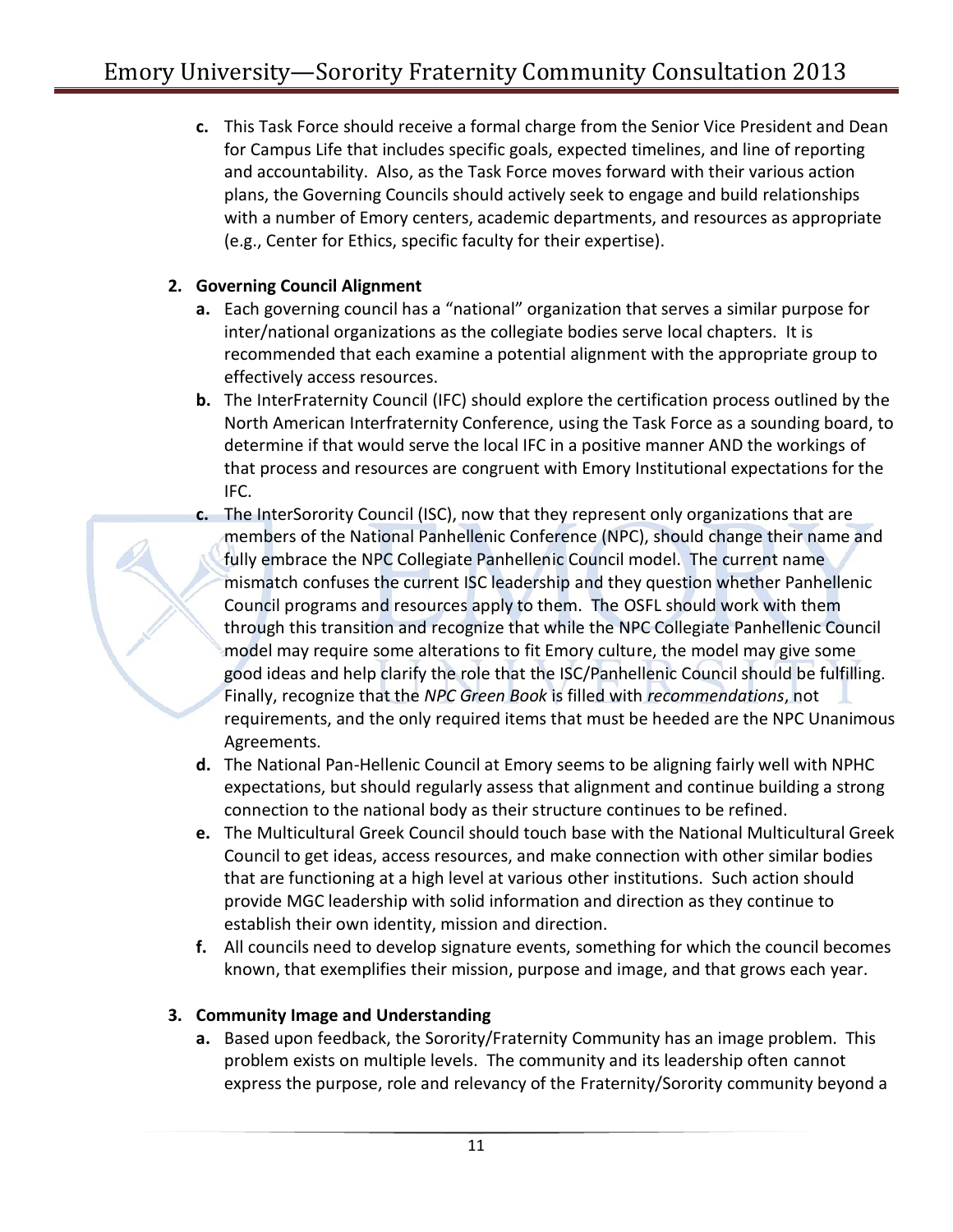party image. Through the mission and vision statements and the strategic/operational plans recommended here, the Emory 2020 Task Force should work to establish a clear, communicable image for the community as well as a branding and public relations plan. The form that plan takes may be different for the campus community, faculty, student body, perspective students, parents, and the Atlanta community. The foundation of that message should be based upon the varying cultures of those target populations and speak directly to the unique concerns of each population. The message must be aligned with common Fraternity/Sorority core values, Emory University mission and values, and be based in tangible, visible substance. One activity that might be very helpful as OSFL and Council leaders begin this process would be to meet for honest communication with res life staff, campus life directors, faculty and others to discuss real and potential impact (positive and negative) of Fraternity/Sorority community, and gather feedback. Such feedback would be helpful in developing a positive comprehensive image as well as in the development of operational plans.

#### **4. Strategic/Operational Plan**

- **a.** Self-governance is one of the primary privileges and learning experiences of student organizational involvement and leadership. The Governing Councils need to realize their role in governing themselves, setting their own standards and expectations, and the primary role they should be playing in building a culture of accountability across the fraternity sorority community. The recent National Pan-Hellenic Council statement actually expressed it very well: "We…are here to pick up the boots of our fellow council members and the Emory Community, to hold each other accountable, to make a difference—together." The role of these governing councils is to define and support themselves and each other. "We charge ourselves and everyone to address what we all see and encourage all to play a vital role in the change."
- **b.** The four governing councils exist for multiple reasons. Each collection of constituent member chapters has a unique structure, a distinct set of purposes, priorities and challenges, and discreet issues that they share. However, all fraternities and sororities are based on scholarship, service and brother/sisterhood, and face common challenges in terms of stereotyping, myths and assumptions, judgment and image issues. Therefore it is imperative that these four councils, in addition to governance and accountability within their own ranks, MUST regularly work together to develop, promote and lead a strong community of leaders, scholars and citizens.
- **c.** Each governing council should put together their own committee to establish a strategic/operational plan that will define and map the next five to seven years for that council and its constituent chapters. Each plan should include a mission statement and vision for the purpose of the council, and then should address all areas of chapter operations, setting standards of performance and expectations for continued growth and improvement. Each council's plan should also address the role that governing council will fulfill in the support of their member chapters in meeting these standards.
- **d.** Each council is encouraged to have an honest discussion about where their chapters are at this time, but also "think big" in terms of where they envision that their chapters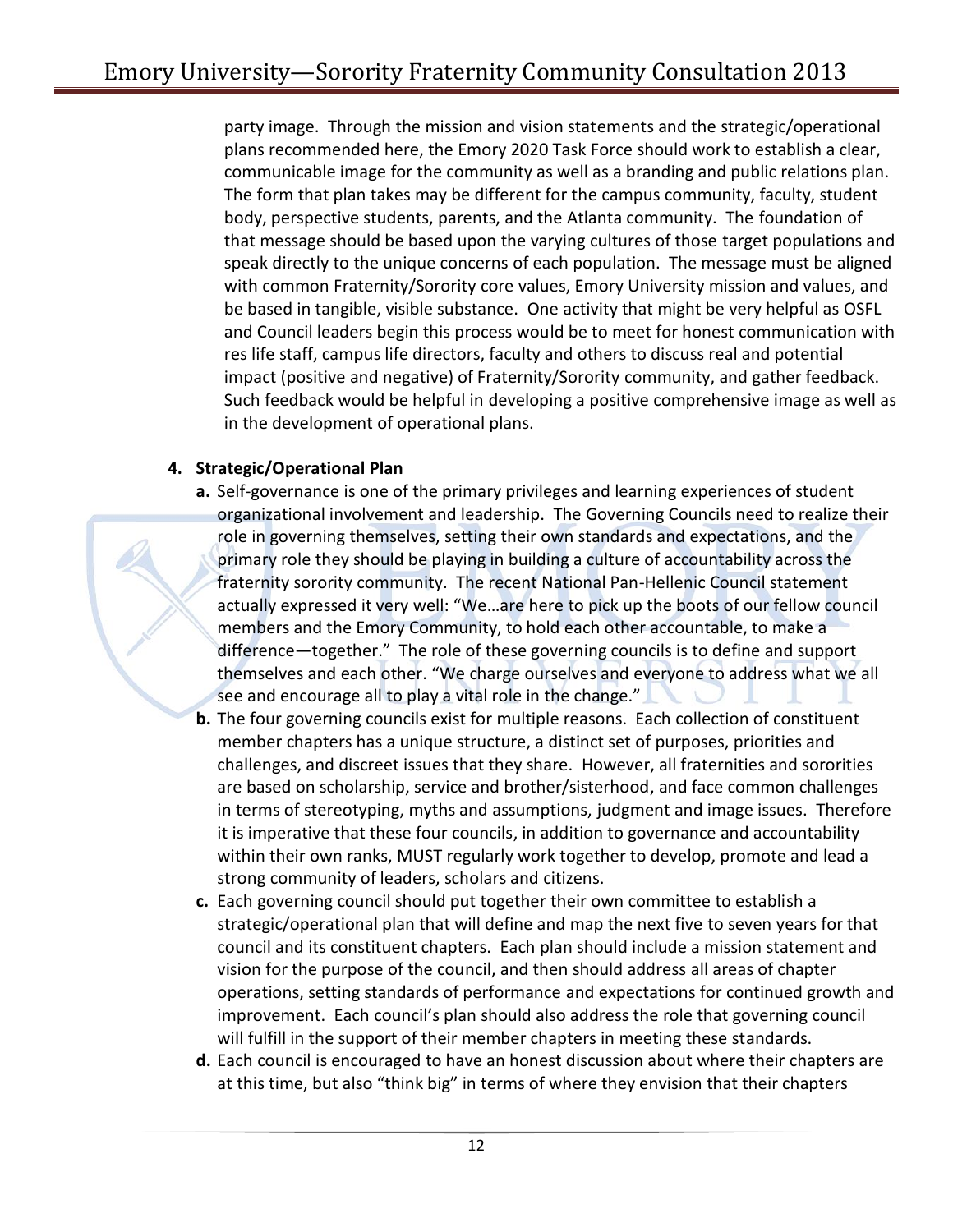SHOULD be 3 years, 5 years and 7 years into the future. Establishing organizational standards now but progressively increasing expectations at benchmark times will not only provide structure and guidance for chapters to continually seek to improve the way they conduct business, but also improving the fraternal experience each provides to its members. At the end of five or seven years, the entire plan should be evaluated and a new year plan developed and adopted, based on the contemporary issues each council is facing at that time.

**e.** While this is not an exhaustive list, it is a suggested list of chapter operations functions that should be addressed within each plan.

#### **i. Recruitment/Intake**

Recruitment and intake structure, process and standards must be consistent with inter/national policies, governing council resolutions and regulations. All recruitment events should be alcohol-free, including any "pre" or "post" event gatherings. Also, involvement on all levels, including recruitment/intake and programming should be considered for the Oxford and Clairmont campuses seeking consistent policies for all councils. Councils and recruitment counselors should reach out to Residence Life Staff and educate them on various recruitment/intake processes, since they are the front lines with first year students. Residence Life staff end up address and counseling the broken relationships that result from recruitment. Councils need to work together to collectively address issues of pre-recruitment information getting out consistently about ALL opportunities for Fraternity/Sorority involvement within all four councils.

#### **ii. New Member Education**

All new member programs must meet Emory standards in terms of length. Each must provide substantive rationale for each activity, and must not include any hazing or any activity that may be construed as hazing. If the inter/national organizations of chapters provide a model program, each chapter must adopt that model program, and any alterations or additions must be approved by the inter/national organization and OSFL. Disciplinary action should be taken on those chapters that exceed the University standard or deviate from their model plans.

#### **iii. Academics and Faculty Relations**

Each council should set standards that will challenge chapters to provide solid academic support programs and incentives to individual members, and will encourage those students to reach beyond what they believe their academic abilities may be. Each chapter should build a formal relationship with a member of the faculty, and engage that faculty member and academic support programs in ways that further develop the abilities and success of individual members. Faculty hesitate to interject themselves into student culture. Students need to reach out and take the lead on engaging faculty. Councils may also want to actively seek or work with faculty to develop opportunities for undergraduate research, or at the very least, find ways to spotlight undergraduate research projects. Houses should also actively seek to host seminars and small classes within the chapter houses to break down stereotypes and make houses more accessible.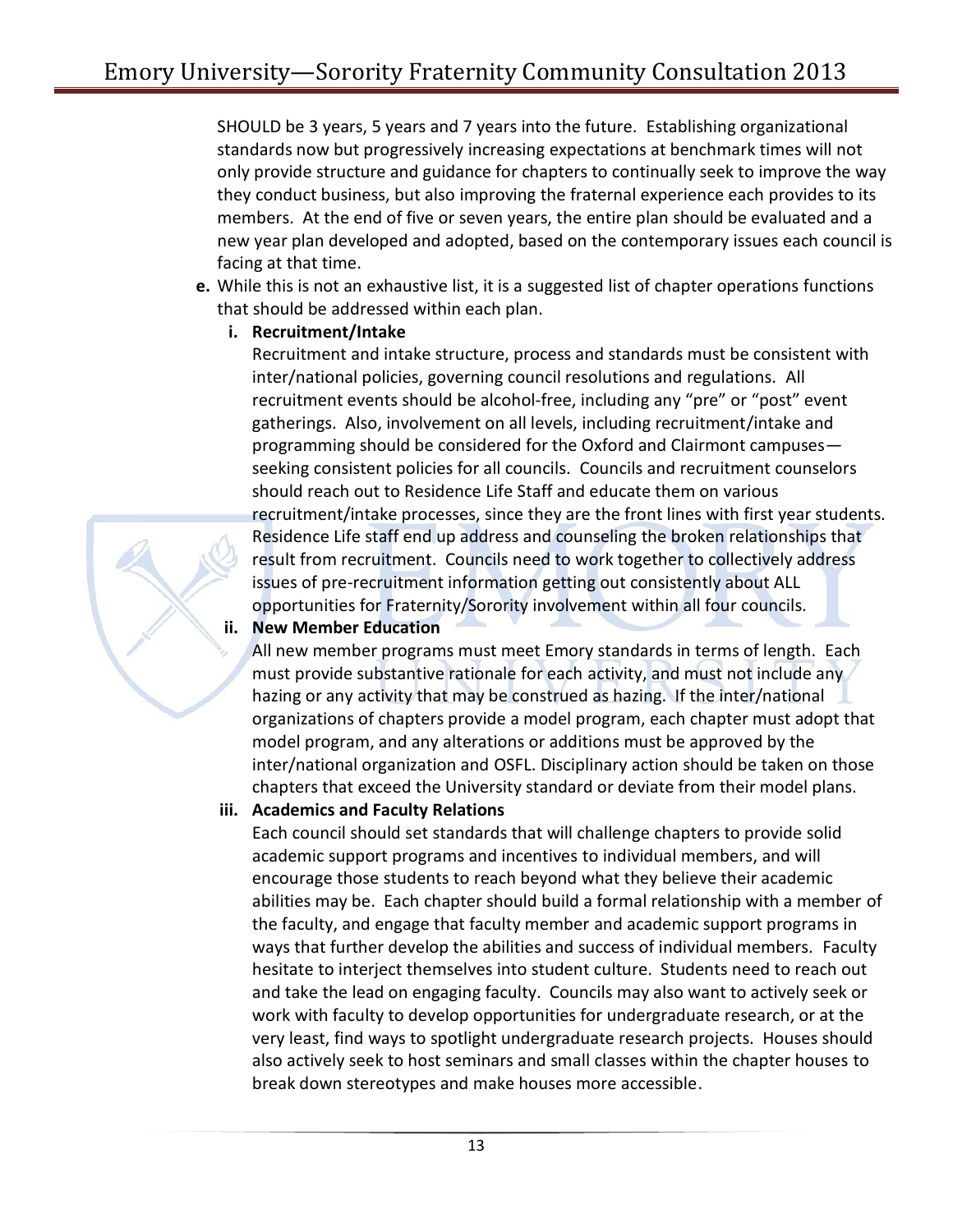#### **iv. Service and Philanthropy**

As students at Emory University, each student enjoys opportunities and privileges that many others do not. It is incumbent upon us to use our energy, talents and education to give back to the community. Each council should set a minimum per capita level of philanthropic dollars raised as well as a minimum number of community service hours expected of each individual of every constituent chapter. Each chapter, should actively support their inter/national organization's adopted philanthropy or select one from the local Atlanta community. Each individual member should also commit to a minimal number of "hands-on" community service hours. Where that service is focused can be determined by each individual, or coordinated through the Office of Leadership and Service. Each council OR the Office of Sorority Fraternity Life should track these hours and dollars for each chapter every semester. Such data will be helpful in the image and public relations of the Sorority/Fraternity community as well as the greater Emory reports that the Office of Leadership and Service prepares for the Emory University leadership.

#### **v. Leadership Training and Campus Engagement**



Leadership and involvement has historically been the hallmark of Sorority/Fraternity involvement. These strategic/operational plans should define and provide for effective leadership development as a means of sustaining the work outlined within the plan internally as well as to provide strong leadership to the councils and individual chapters. Leadership development opportunities should exist through individual organizations, Emory campus offices and services, and beyond Emory at opportunities like SEPC/SEIFC, etc. Leadership training and discussions should also highlight the generalizability of these skills to applications with the professional world, thus helping students to realize and market these skills as they see, internships and professional positions. It may also be very insightful for the Councils to survey the level and scope of involvement of Greeks across the campus. That will likely be a very enlightening measurement as to the real impact that the Sorority/Fraternity community has in the Emory student body.

**vi. Technology….**websites, social media, communication (external and internal) The use of technology has become an important staple in the way that effective student organizations conduct day to day business. Opportunities like websites, various social media sites, "group me" text blasts, chapter listservs can all be used to enhance communication, but care should be taken in the use of all of these. The Council strategic plans should include standards and expectations in terms of the technological methods that Councils and chapters may use, both internally and externally. For instance, it may be that Councils, with the intention of building and solidifying positive public information requests each chapter to maintain a positive, regularly updated website. These expectations and standards should be based upon the image developed in #3 above. Even items intended for internal use can accidentally be made public, so all electronic communication should conform to these standards.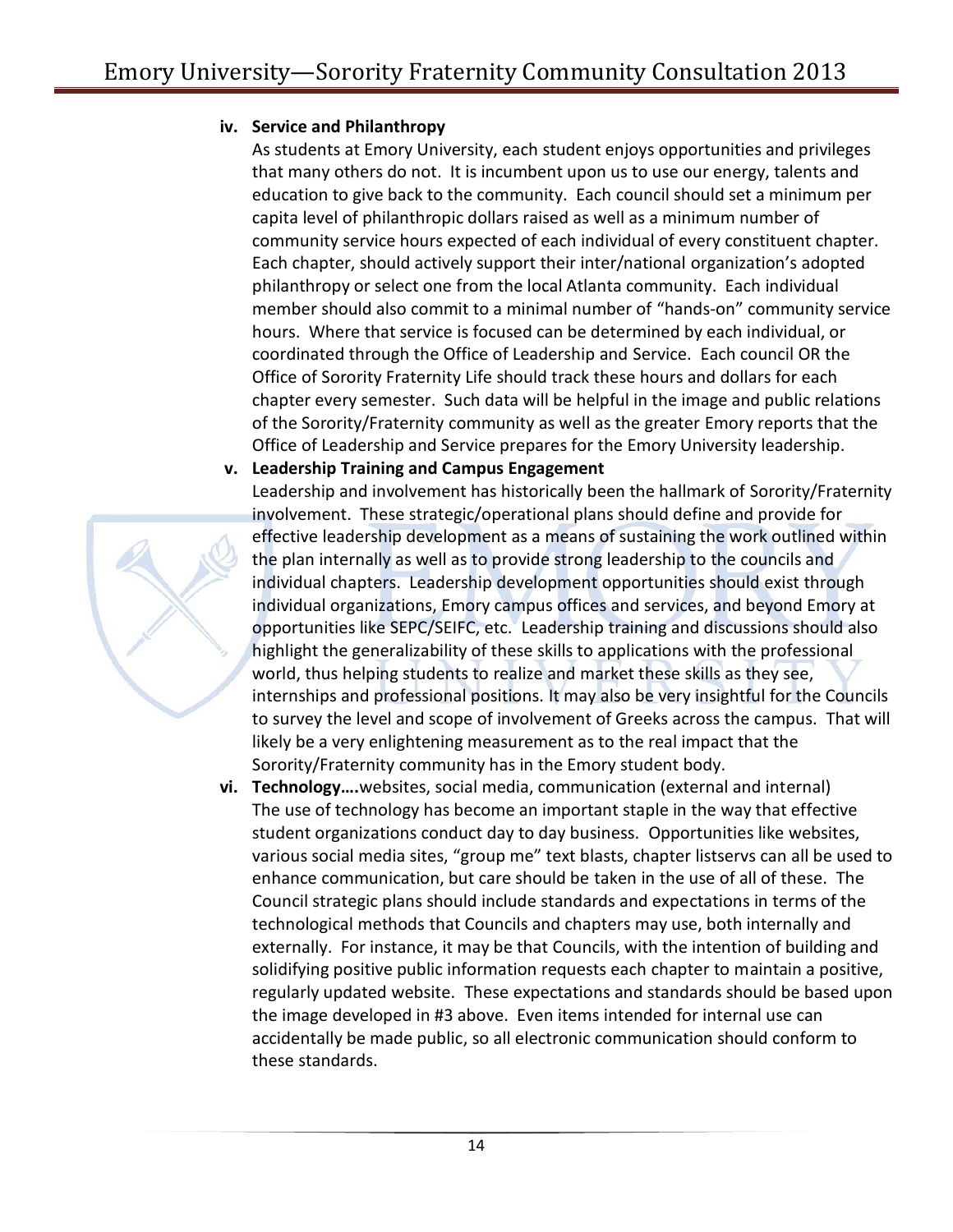#### **vii. Social Management**

If the Emory fraternity sorority community wants to be the center of the Emory social scene, the community and each Governing Council should set expectations on how that goal should be met, policies and procedures to be followed that are congruent with Emory policy, prompt cleanup of exterior and interior of chapter facilities and social venues, and how the positives of this initiative can be portrayed. This image needs to be appropriately balanced with all other elements of the community so that the public image of the Fraternity/Sorority community is not entirely based on alcohol and parties, and include the promotion of alcohol-free social events. Each Governing Council, through their own judicial process OR through the Greek Peer Judicial Board should hold peers accountable for policy violations as well as anything else that arises that brings undue negative attention to the community (inappropriate theme parties, treatment of guests, etc.). The Fraternity/Sorority community should also work with Emory officials to work to identify potential spaces for those unhoused chapters and other organizations to be able to host social events. Finally, within each Council's constituent chapters, there may be significant differences in their inter/national policies and thereby some very inconsistent enforcement and expectations. Governing Councils may want to discuss and address these differences as they establish their own policies and practices for social management and harm reduction.

#### **viii. Alumni Programming and Outreach**

One of the benefits of a Fraternity/Sorority community to its host institution is that Greek alumni tend to be more involved and dedicated, not only to their chapters, but to the institution. A minimum standard should be set to build and maintain regular, good quality communication with alumni. Councils and individual chapters should work with Emory Alumni Records and their individual inter/national headquarters to coordinate updated alumni records as well as communication. Such alumni news letters should include general updates on the Sorority/Fraternity community, chapter updates, alumni and undergraduate spotlights, and upcoming alumni events, both chapter and Emory general alumni events. Alumni want to know how their chapter and the overall community is doing, hear about improvements and successes, and not constantly be asked for money. Chapters should also design programs that engage alumni to regularly return to the chapter for career advising, mentoring and networking.

**f.** Within these strategic/operational plans should be a method to measure improvement and success on each of these measures of chapter operations. Each council should decide if every chapter must meet the same progressive standards, or if each chapter is measured only against itself in terms of progress and improvement? Ultimately the goal is for every chapter to continually be improving on its own performance. As the collective of chapters within a Governing Council all improve, that then allows the Governing Council to raise its collective standards. This would require each Council, in collaboration with OSFL, to track the improvement of each of their constituent chapters, recognize those "wins" for each chapter, hold those chapters that do not participate or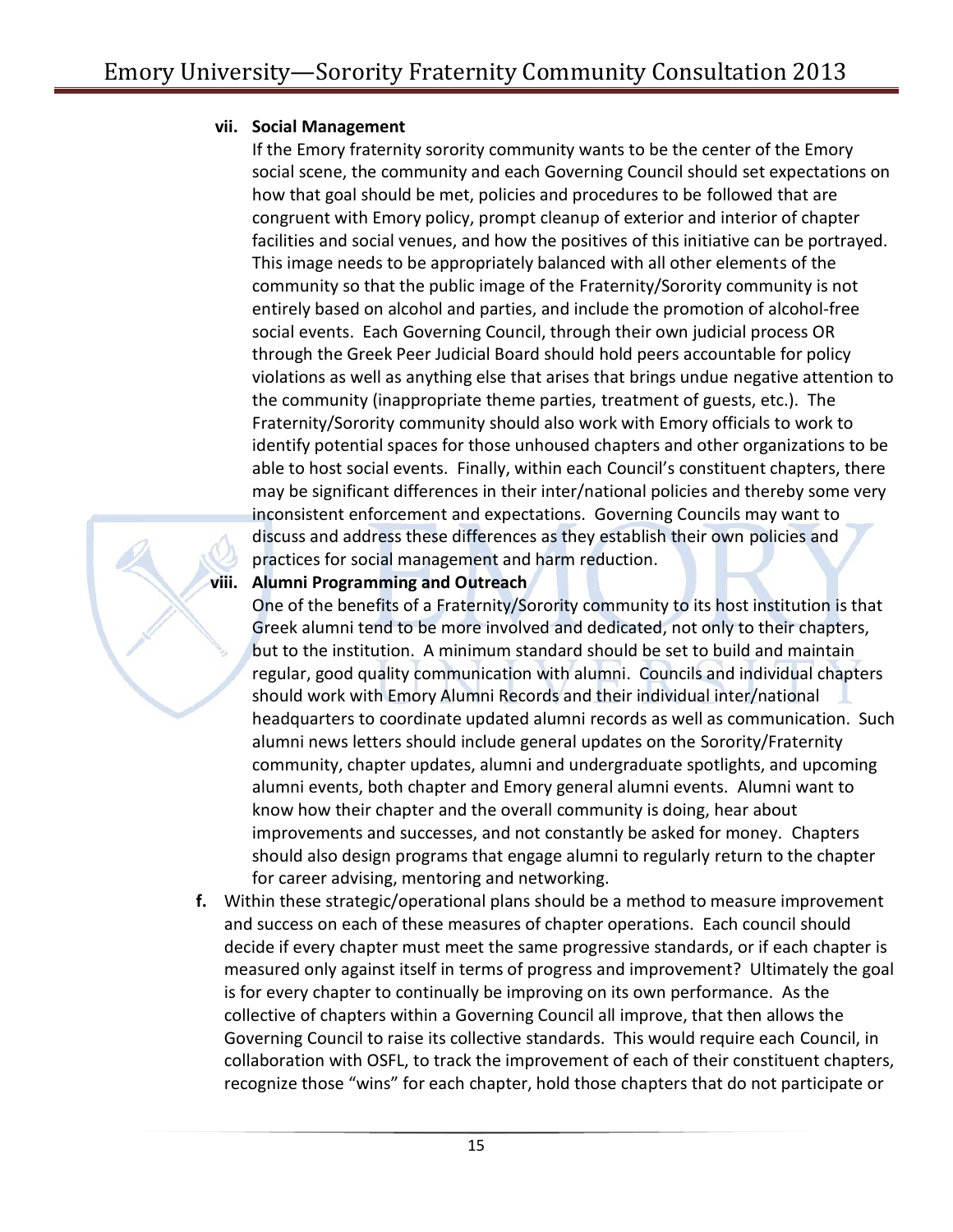improve accountable, and then to periodically take inventory and raise the collective standards so as to constantly challenge their chapters to keep improving. Councils would be accountable to the Task Force and ultimately to the Dean of Students Office in the manner in which they support their constituent chapters and the culture of accountability they create.

- **g.** To advance these standards as well as recognize and encourage those chapters that fully embrace the growth and evolution within these plans, the Councils may want to include for each element a minimum standard and then progressively accelerated standards of performance. Whether these are designated as a "grade"; one, two or three stars; a bronze, silver, gold and platinum designations or some other grading system, it will be important for consistent understanding of these initiatives that all four councils use the same designation pattern. Such a structure makes it clear what the minimum expectation is, but also outlines what chapters can do for more advanced performance standards, etc.
- **h.** Finally, Councils need to recognize that student leaders have a broader understanding and perspective than the average individual members when it comes to the "big picture" beyond the individual chapters to the council, community, student culture and institutional principles. The biggest challenge in any plan like this will be creating a common understanding of the plan(s), the standards and enforcement, and to gain the general support of the average member. Great care should be taken as these plans develop to plan accordingly on how such a level of education and support will actually occur.

#### **5. Community Development and Programming**

As four Governing Councils move forward with their unique missions and visions, discreet issues and challenges, standards and goals, it is also imperative that they also come together to collaboratively lead the greater Sorority/Fraternity community. Two actions steps are recommended. First is to establish Fraternity/Sorority Programming Board (FSPB) whose only purpose is to work together, and with OSFL, to program in such a way that brings the community together in a way that transcends and is supported by the separate governing councils. Community-wide programming targets may be a Greek Week program, leadership skills development, an awards/recognition program, community-wide civic engagement; men's and/or women's issues related programming (wellness, safety, and career). In reviewing the current structure of the OSFL staff, this programming board may be a great project for the Greek Affairs Fellow to advise. While there is significant interest in functioning as a community, there are few opportunities for MGC and NPHC chapters, students or leaders to get to know or socialize with IFC/ISC chapters and students. This FSPB and established community-wide programming should help to address those issues. The FSPB may also want to create some incentives for chapters to collaboratively program across Governing Council boundaries. Secondly, a desire has been expressed to regularly assemble all chapter presidents. Some councils work with delegates, others with Presidents. There are times as a full community, in matters of governance and planning, that to make any real progress it is necessary to assemble those who have the influence and ability to represent their chapters. The governing councils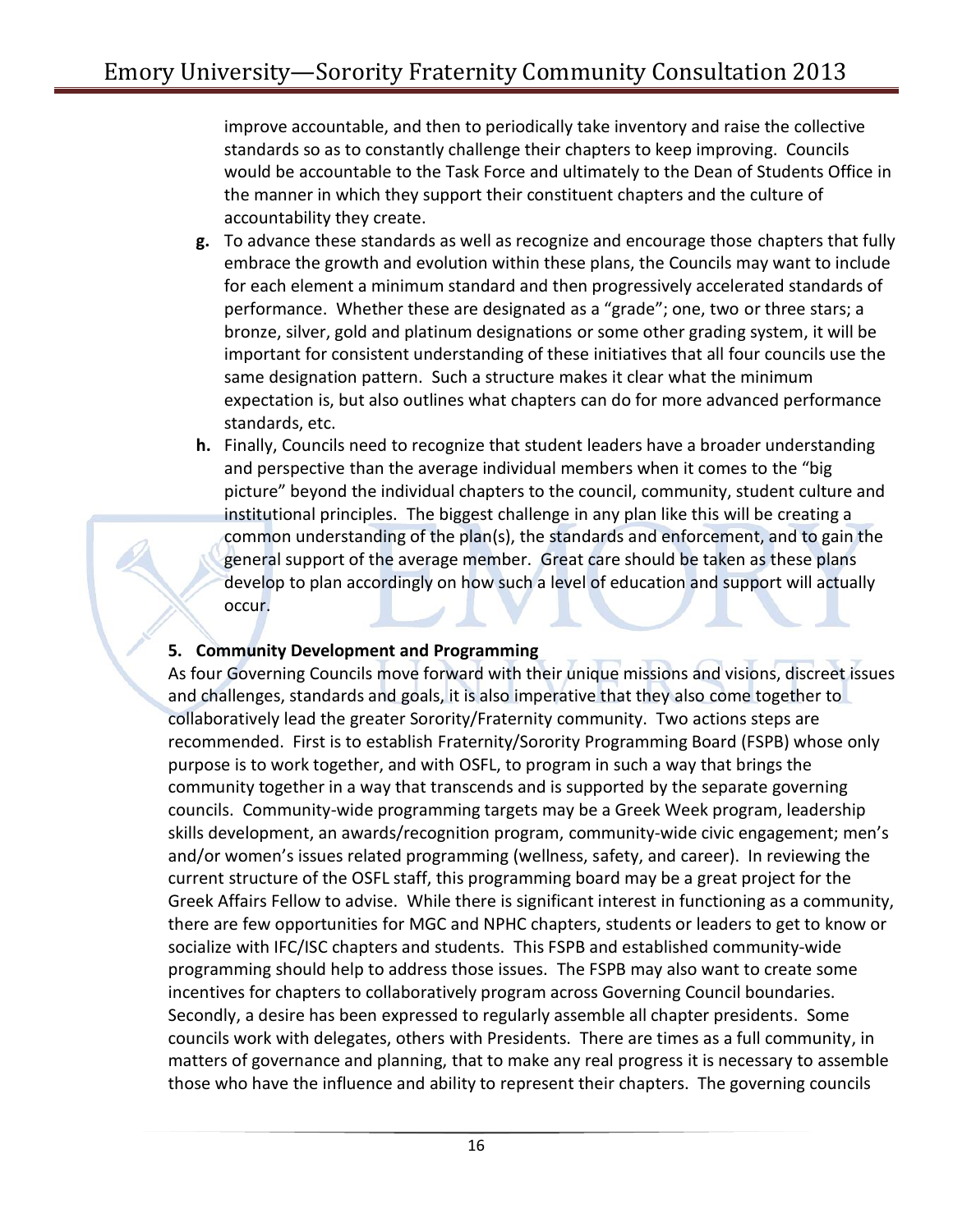should occasionally gather a Council of Presidents together to have these conversations and take action as a full community.

### **6. Peer Judicial Program**

In the spirit of self-governance and building a culture of accountability, the governing councils should establish their own internal peer judicial process. These individual processes would handle only violations or concerns that are specific to those councils, their structure and policies, strategic/ operational plans. Any violations of University policy, inter-chapter issues, or incidents that reflect poorly on the entire fraternity/ sorority community should be handled by the Greek Peer Judicial Board as established in cooperation with the Office of Student Conduct. There is a need to be consistent from Council to Council and in the way that minor and midlevel incidents are handled.

Within these efforts, all councils need to address the misunderstanding and assumption that "all other chapters are violating the policy, why shouldn't we?" Councils and peer judicial bodies may need to develop a pledge for all to sign, and/or strongly enforce for all policies and practices to gain full support from all chapters across the board.

### **7. Sorority/Fraternity Mobilization and Collaboration**

- **a)** Use talents and mobilization to develop peer education programs to work with existing offices and services, especially the Office of Health Promotions to co-develop curriculum to address issues on campus. I have seen peer education organizations like Student Together Against Acquaintance Rape (STAAR), Drug and Alcohol Resource Team (DART) be incredibly effective in engaging peers in ongoing, important topical discussions and provide associated education. Councils should also facilitate and advocate for comprehensive training on many of these topics.
- **b)** Partner with Residence Hall Association, other umbrella groups and Student Government to begin campus-wide conversations/trainings, including sustained dialogues that look not just at the issue, but seeks to address the elements that enable the behavior. Councils could also role model and educate, or at least partner within the Residence Halls on topics like wellness, safety, sports and campus culture, sophomore experience programming, leadership, etc.
- **c)** Councils should advocate for the development of a parallel residence hall association for the Fraternity/Sorority community that would parallel or work with the existing Residence. Hall Council and Residence Life Department to address Greek student facilities concerns.
- **d)** Councils should engage RAs/Gas during their training, get them into the houses and build mutual understanding. (Greeks need to realize that these are the ones that counsel first year students through the broken relationships after recruitment. They are also the front line resources for first year students as they begin to inquire about fraternities and sororities, the recruitment/intake process, and what fraternity/sorority life is really like.).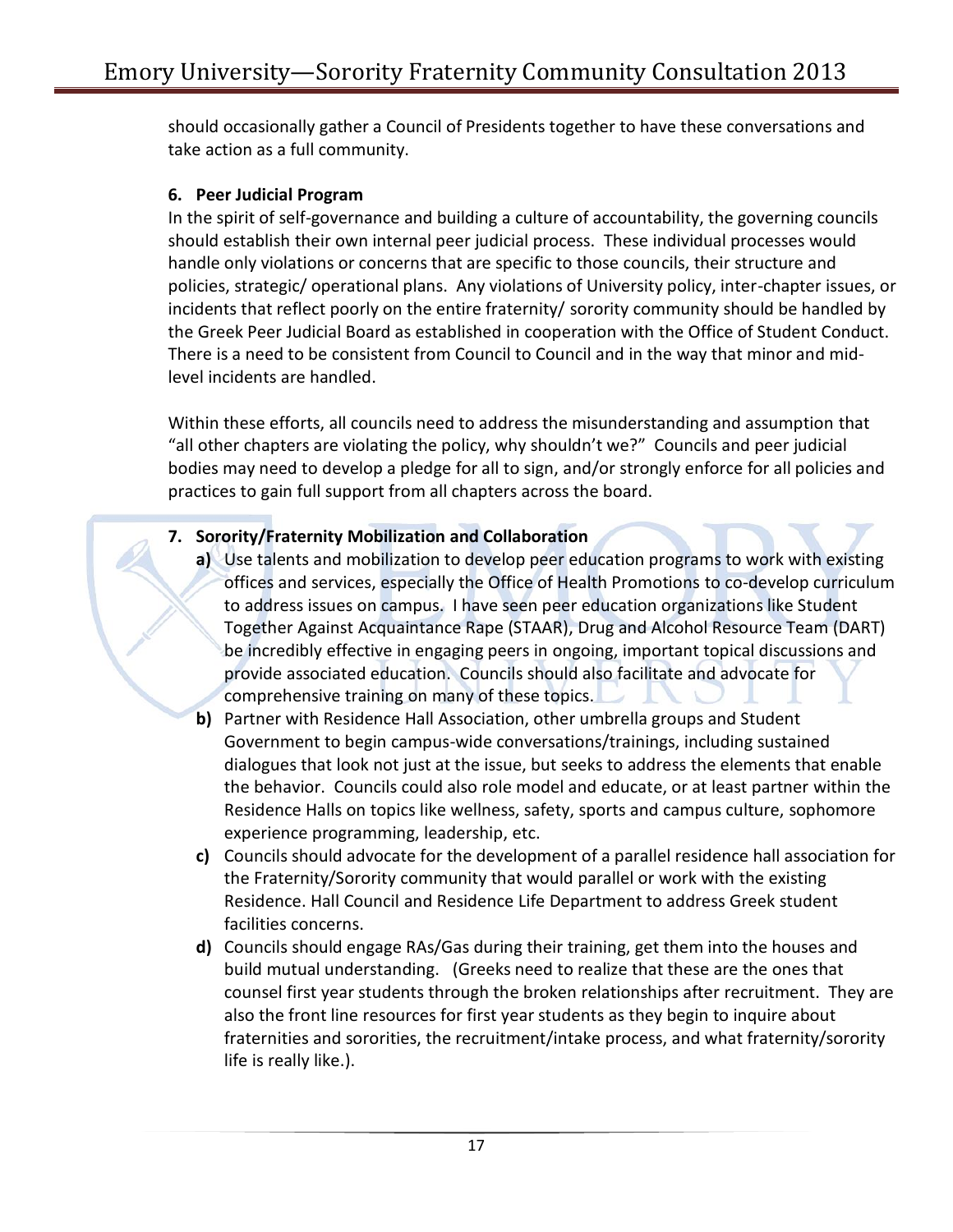**e)** Councils and IFC in particular should also work with various offices to address "black out"/no-contact order at beginning of the year. There is a serious need to address the related concerns, but it is important to also realize the underlying messages being sent. Telling a college student they "can't" (whether freshman or upperclass fraternity men), they immediately will. Many parties are concerned that the message of the "forbidden fruit" communicates some undesired underlying messages. IFC should enter into honest collaboration with Residence Life, Student Health and other appropriate offices to develop a better message, and perhaps even to commit to providing alcohol-free events that also do not distract from new student orientation and other school opening activities.

### **8. Advisement**

**a)** Examine the various sources of advisement in collaboration with OSFL and help to define the skills and scope of advisement the community needs from alumni/ae, faculty, house directors, Campus Life offices, and OSFL specifically. The strategic/operational plan should support, if not require chapters to develop and utilize these various sources and levels of advisement. The most successful chapters are those that have effective advisement that provides effective coaching and support for student leadership, consistency across generations of students, and reasonable reference back to the core values and ritual lessons of each organization.

# **B. Recommendations for Individual Chapters**

- **1.** As governing boards begin their work on these recommendations, it will be important for individual chapters to do a number of things to support those efforts as well as make internal improvements and prepare to meet the standards that the governing councils set for constituent chapters. Each chapter should examine their own organizational constitution and chapter by-laws to be clear on how they should handle internal disciplinary action for individual members. If nothing exists, they should develop an internal standards board, amend their bylaws to include that, and begin to grow a culture of accountability. One of the greatest lessons to be learned in a fraternity or sorority is that the actions of one impact and reflect upon many. Individual members can and should be held accountable. That can be done in a loving, brotherly or sisterly way, but it does need to be done.
- **2.** As each governing council moves forward, if they put together committees or task forces and ask for members of the chapter to serve on those, each chapter should put up their best leaders, brothers or sisters who are thoughtful, insightful and forward-thinking. Those committees will be charting the future of your part of the greater Sorority/Fraternity community. Place that work in the hands of the best and brightest of your chapters.
- **3.** As the strategic/operational plans of each Governing Council begin to take shape, each chapter should examine their own values and develop individual chapter operational plans and specific action strategies to accomplish each goal. Help can be available for each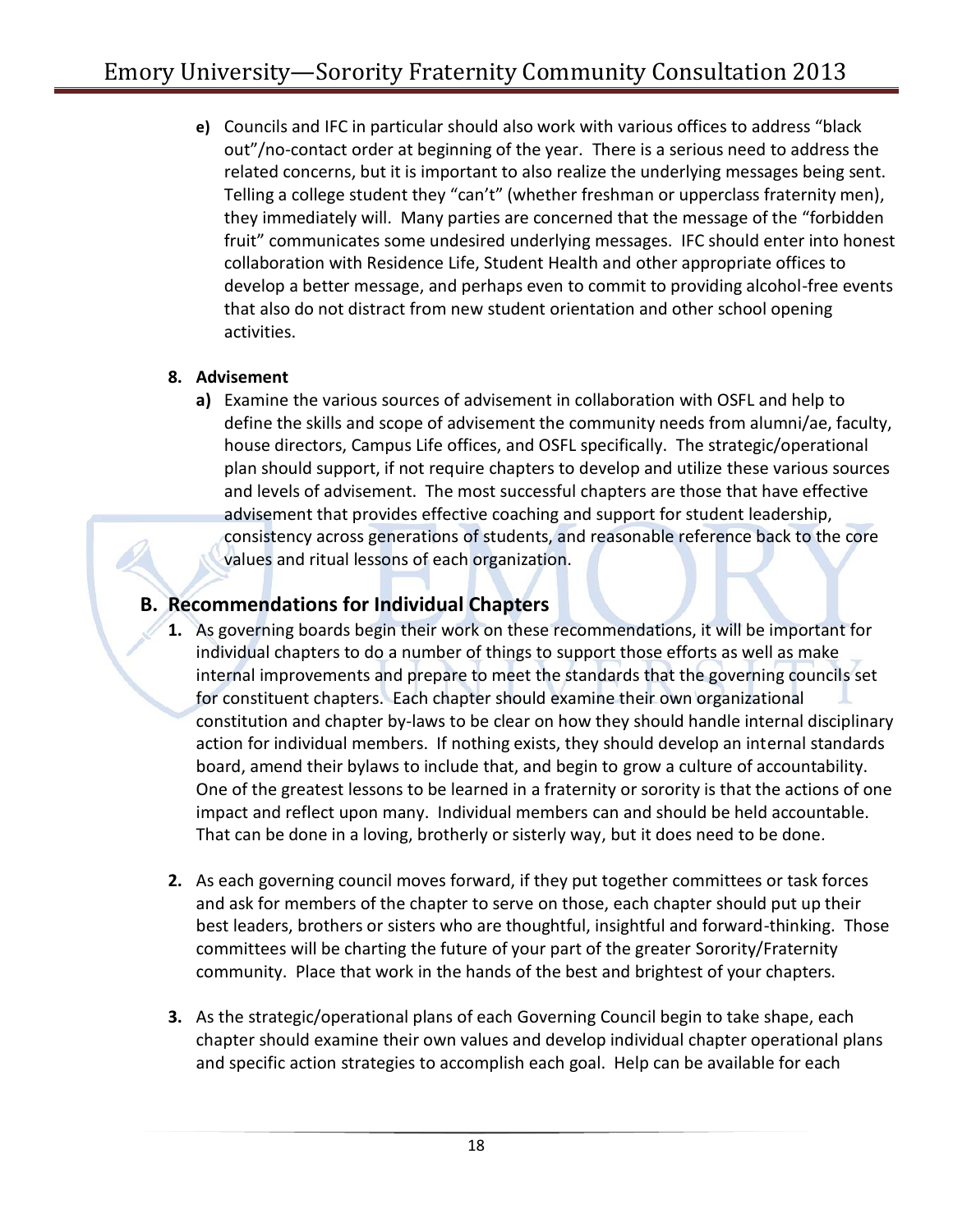chapter through this process by the Governing Council itself, alumni/ae advisors or members of the Office of Sorority Fraternity Life and/or the Dean of Students office.

**4.** Each chapter should also engage their alumni/ae advisor(s) within these conversations as well to be sure they understand what is going on within the chapter. Those advisors usually serve as the element of continuity as students' progress through the chapter and graduate. These advisors may also have some valuable skills and insight that would make the chapter's operational plan more effective and robust.

# **C. Recommendations for the Office of Sorority Fraternity Life (OSFL)**

- **1.** The optimal management of a Fraternity/Sorority community is a communicative, fully collaborative relationship between 1) the University and its resources (represented and coordinated by OSFL); 2) inter/national organizations and their professional staffs; 3) alumni/ae advisors (who provide the "internal" consistency and coaching and are present to relate all issues back to the core values and ritual); and 4) the student leadership of both the individual chapters and the Governing Councils. It is recommended that, based upon that philosophy, OSFL should develop a mission and vision, scope of abilities and responsibility that reflects that philosophy.
- **2.** Within the current OSFL staffing structure, it is absolutely urgent that strong professional of color be hired for the Assistant/Associate Director position, and that everything that can possibly be done to help support them in reaching out to build relationships and trust. With the history of turnover and the incumbent leaving, students feel very little if any security, support, coaching or safety through OSFL. I believe that once a strong, skilled professional is in that position and the current Director continues her outreach, the effectiveness of the office and relationships with all student leadership will rapidly solidify and heal.
- **3.** OSFL should develop structure for organizational discipline and accountability. Transparency and coordination with the Dean of Students Office and the Office of Student Conduct will be essential. It can be done while maintaining the advocacy role for the Fraternity/Sorority students.
- **4.** OSFL should establish training for judicial/standards board members to understand and take seriously their role in building and maintaining peer accountability and judicial processes.
- **5.** OSFL should train Governing Council and chapter officers in necessary leadership skills, policy understanding and organizational dynamics, stressing the important role that these leaders play in self-governance, a culture of accountability, building a positive image of the Fraternity/Sorority community at Emory, and fulfilling the potential of these organizations to their individual members.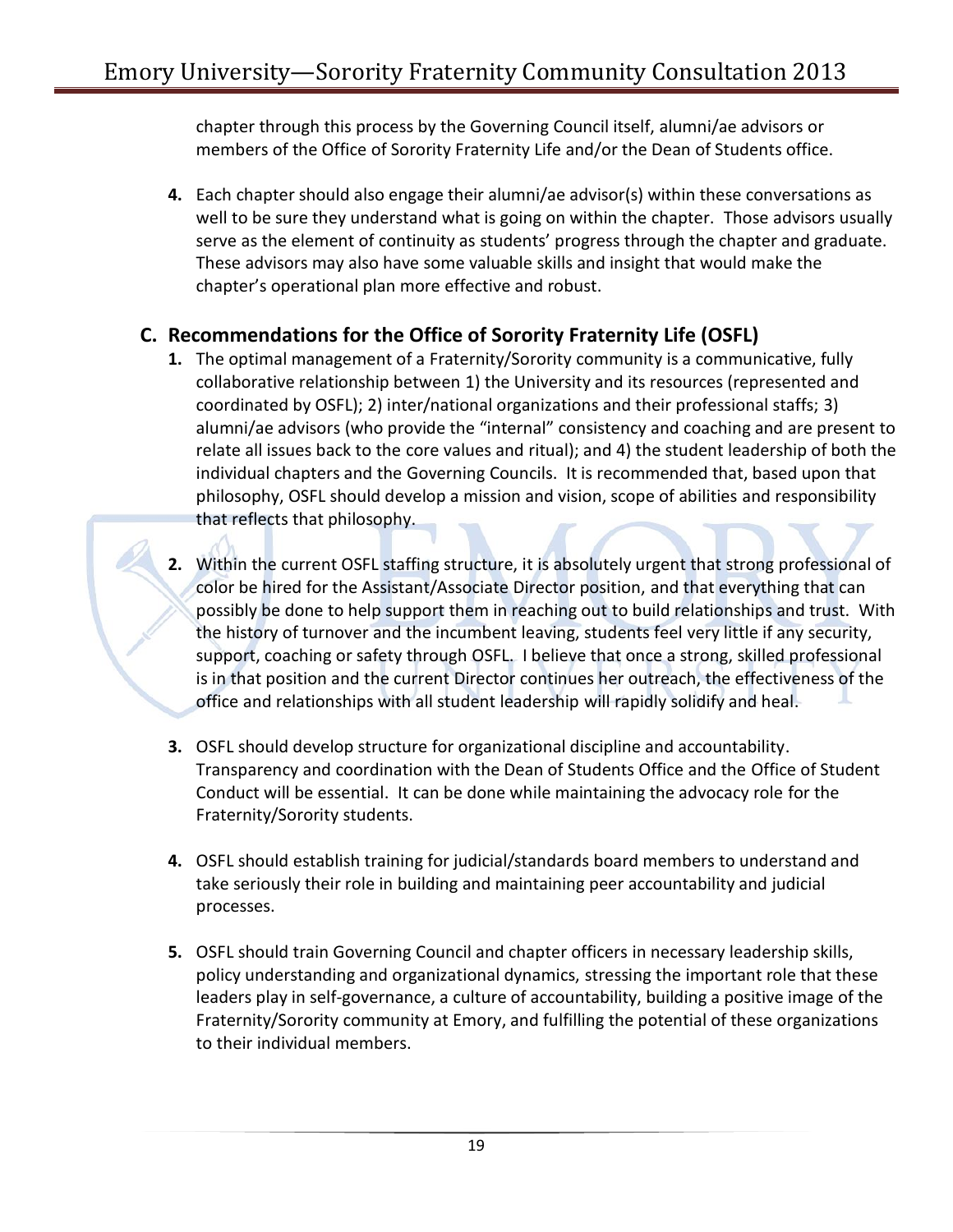- **6.** OSFL should assemble and train alumni advisors, preferably within a progressive executive coaching model of advisement rather than the more paternal, "let's just keep them out of trouble" model that has historically predominated the alumni advisor ethos. Within that training should be the establishment of a continuous partnership dialogue between the advisors as well as with OSFL.
- **7.** OSFL should meet with existing faculty advisors as well as the Task Force for Academic Engagement, and define the faculty advisor role within the chapters, assuring that it is realistic in terms of what faculty members are able and willing to do with chapters, given their other responsibilities and research.

# **D. Recommendations for Campus Life/Student Affairs**

- **1.** Confirm the composition and develop a charge for Emory 2020 Task Force that will effectively move the institution and the Fraternity/Sorority community forward to where the institution envisions this important and influential element of Emory undergraduate culture. Included in that work should be
	- **a)** the development of a shared vision of the role, size and scope that, from an institutional perspective, the Fraternity/Sorority community should be striving to meet as they move forward with these recommendations;
	- **b)** a clear understanding of "academic engagement" specifically as it applies to undergraduate student leaders;
	- **c)** a set of explicit values, benefits and responsibilities for legitimate recognition of fraternity and sorority chapters (and thereby also addressing a specific, institutional stance on how to effectively address underground organizations);
	- **d)** determine incentives for councils and/or the entire community reaching specific benchmarks
- **2.** Revisit the institutional alcohol policy, discussing consistent institution-wide expectations in terms of the management of alcohol. Also refine the party registration process to address all alcohol-related events on campus, set standards and frequency of approval; and ensure, consistent monitoring and enforcement across campus.
- **3.** Work to identify and develop spaces on campus for non-housed groups to meet, potentially host socials, etc. There seems to be a lack of such spaces, not only for fraternities and sororities, but for student organizations in general. It may be helpful in diluting the social capital that the fraternities and sororities have on campus when other groups can also be active contributors to the social scene at Emory.
- **4.** Address and assure the commitment to staff and resources for consistent advice/guidance for this large and influential population of Emory undergraduates. This would include a full examination of the staffing model for OSFL.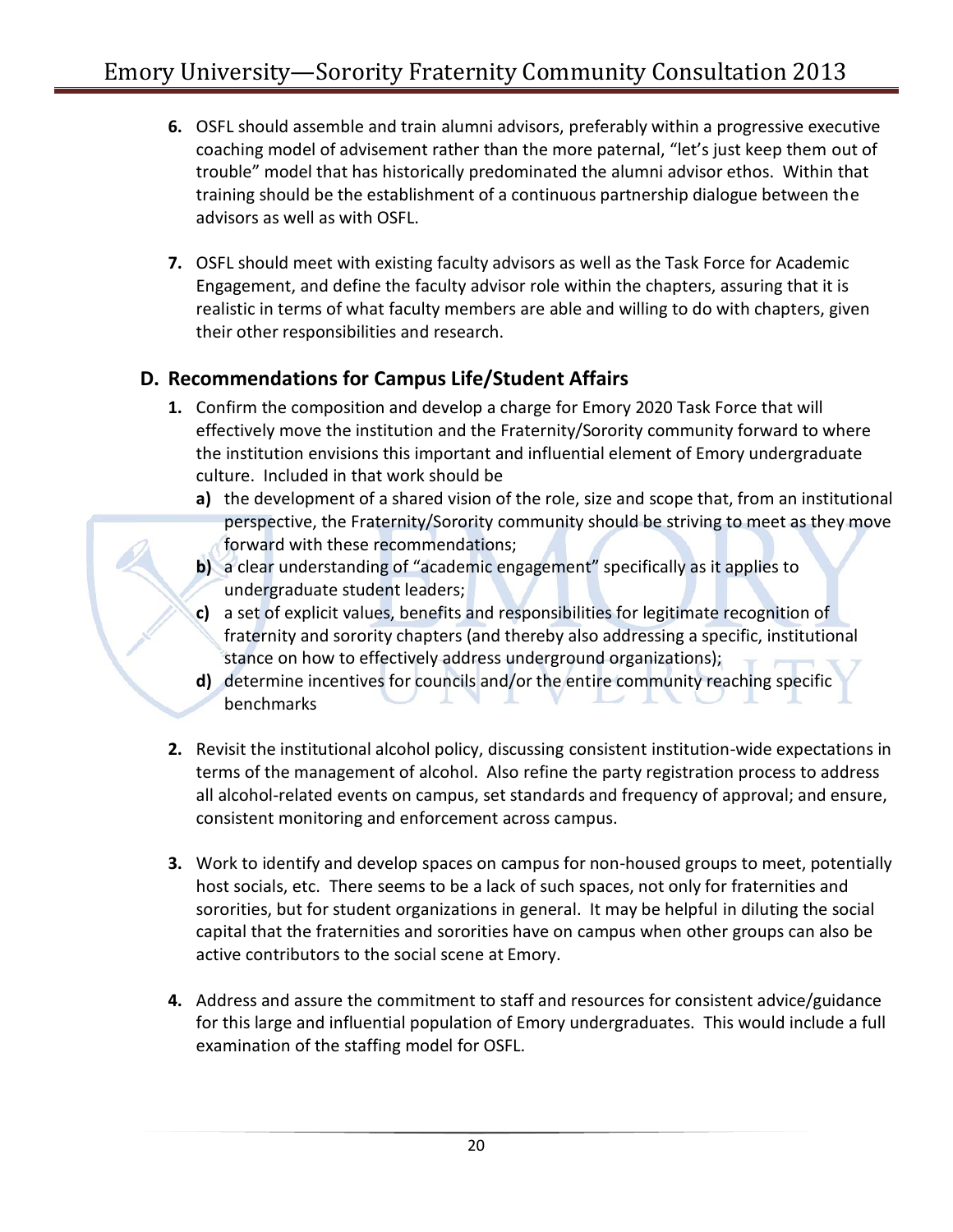# **VII. Follow-up Programming, Training and Resources**

- **A.** There is a great deal of work to be done, and while there is superb talent and resources within Emory University, other resources may be helpful. I believe it is imperative that the leaders of the Fraternity/Sorority community build active partnerships and trust with Emory University resources. However, given the extraordinary level of open, frank sharing and investment by these students during my visit, I believe that the use of other external "experts" as resources would not only demonstrate institutional commitment as well as build enthusiasm, skill building, and would warrant the investment. Ideally, as this work moves forward, an effective combination of both will be utilized.
	- **a.** Dr. Reikofski's relevant areas of expertise in training include
		- Organizational Change
		- Strategic and Operational Planning
		- Values Based Leadership
		- Executive Coaching Model of Advisement
		- Organizational Discipline
		- **OFSL Staff Development**
		- Transcending Organizational Silos and Subcultures
		- **Customized Program Design**

**b.** Also recommended is a fairly new but strong cooperative of leadership and resource professionals known as GrowthGuiders. [\( www.growthguiders.com](http://www.growthguiders.com/) ) Relevant areas of expertise from them would include

- Strategic Planning
- Values Based Leadership
- Risk Management/Harm Reduction
- Volunteer/Alumni Advisor Training
- Understanding Male Behavior
- Bystander Behavior and Personal Courage
- Powerful Followership
- **c.** The national bodies that are related to these four governing councils (the National Panhellenic Conference (NPC), the North American Interfraternity Conference (NIC), the National Pan-Hellenic Council (NPHC), and the National Multicultural Greek Council (NMGC)) may also be able to provide resources, training and support for their existing governing councils at Emory.